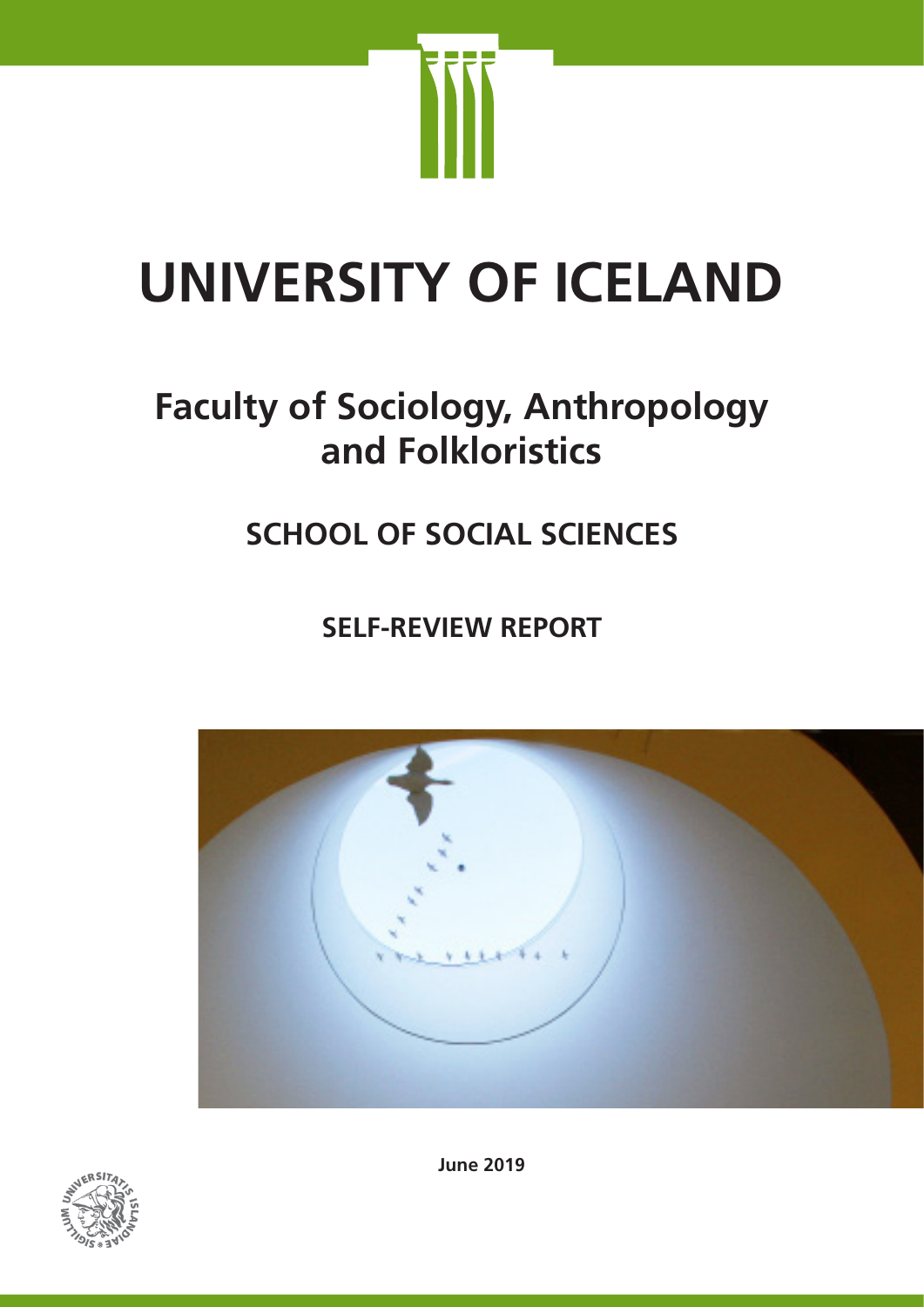

## **UNIVERSITY OF ICELAND**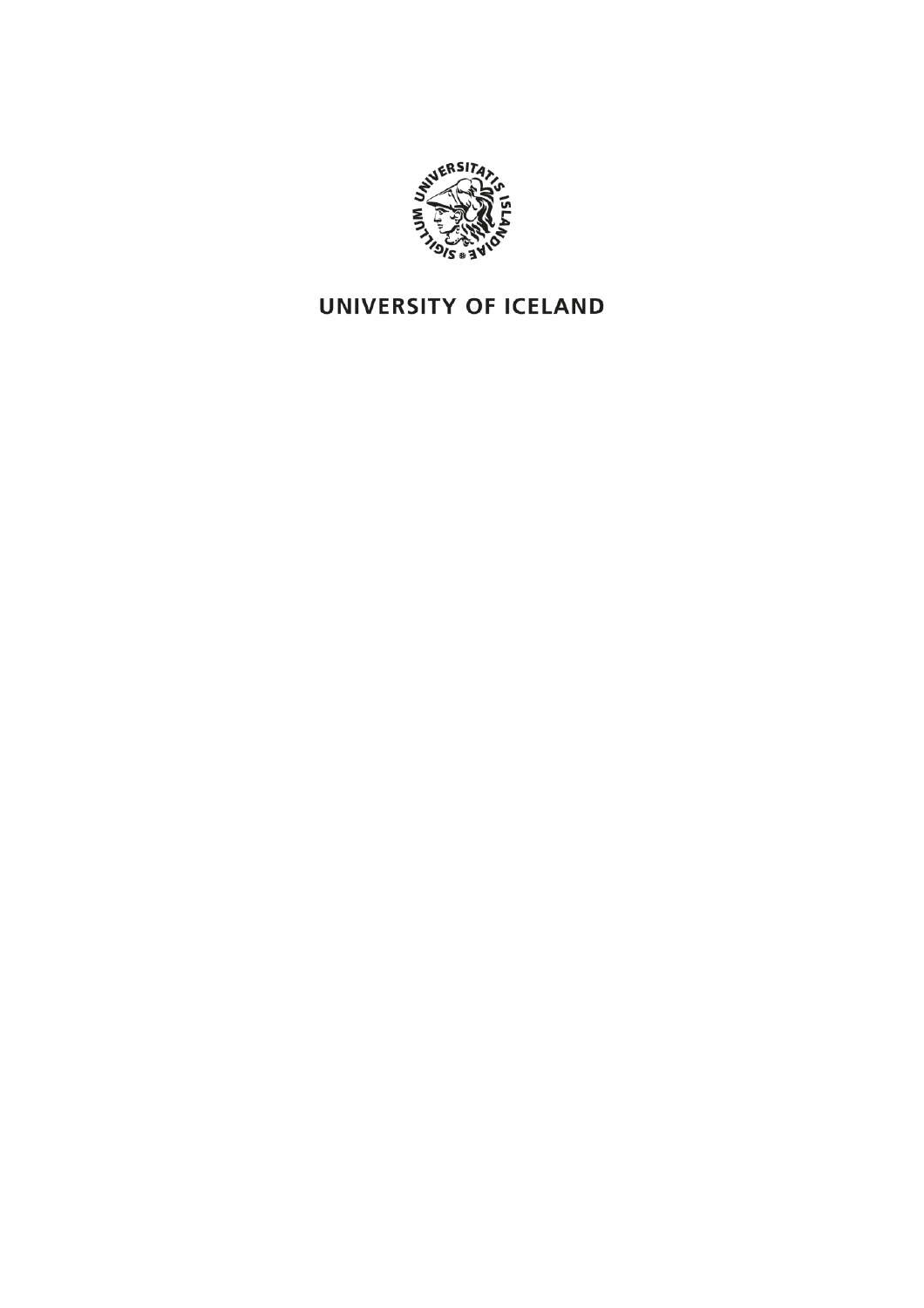#### **Introduction**

This report is an abstract of the Self-Review Report of the Faculty of Sociology, Anthropology and Folkloristics at the School of Social Sciences, University of Iceland and is intended for public disclosure at the University's website.

In accordance with the Icelandic Quality Enhancement Framework at the University level in Iceland and the University of Iceland's Guidelines for the organization, scheduling and process of institutionled review of faculties and interdisciplinary programmes, the Faculty of Sociology, Anthropology and Folkloristics (the Faculty), School of Social Sciences (the School), University of Iceland (the University), conducted self-evaluations during the autumn semester of 2018. The results are presented in this report. A self-evaluation committee was established in September 2018.

The committee members were:

- 1. **Stefán Hrafn Jónsson**, Professor and Head of Faculty. Chair of the committee.
- 2. **Kristjana Stella Blöndal**, Senior Lecturer and Deputy Head of Faculty.
- 3. **Sif Einarsdóttir**, Professor and Head of the Department of Career Counselling and Guidance.
- 4. **Snæfríður Egilsson**, Professor and Head of the Department of Disability Studies.
- 5. **Ágústa Pálsdóttir**, Professor and Head of the Department of Information Science.
- 6. **Sigrún Ólafsdóttir**, Professor and Head of the Department of Sociology.
- 7. **Sigurjón B Hafsteinsson**, Professor and Head of the Department of Folkloristics and Ethnology.
- 8. **Helga Ögmundardóttir**, Lecturer and Head of the Department of Anthropology.
- 9. **Dagrún Ósk Jónsdóttir**, MA in Folkloristics and PhD Student. Representative of postgraduate students. Nominated by the Head of Faculty and appointed by the Dean of the School of Social Sciences.
- 10. **Rakel Hanna Guðjónsdóttir,** BA student in Anthropology. Representative of undergraduate students. Nominated by the Head of Faculty and appointed by the Dean of the School of Social Sciences.
- 11. **Egill Þór Jónsson, Councillor**. Graduated with BA in Sociology. External representative of former students, industry or society, nominated by the Head of Faculty and appointed by the Dean of the School of Social Sciences.
- 12. **Brynhildur Lilja Björnsdóttir**, Administrator Officer.
- 13. **Sigrún Daníelsdóttir Flóvenz,** Project Manager. Secretary of the committee.

The Director of Quality Management at the University of Iceland, Áslaug Helgadóttir, visited the Faculty in spring of 2018 and introduced the work ahead. At the beginning of the fall semester students and external representatives were selected. The committee completed unfinished learning outcomes and curriculum maps that needed updating and then started to work on individual chapters. The Department Heads edited individual sub-chapters in Chapter 2 with members of their department. Head of Faculty, (Stefán Hrafn Jónsson), Administrator Officer (Brynhildur Lilja Björnsdóttir), Deputy Head of Faculty (Stella Blöndal) and Project Manager (Sigrún D. Flóvenz) worked on Chapter 1 with good cooperation with others in the committee. Original budget plan allowed for only two focus groups for students despite the diversity of the departments within the faculty. After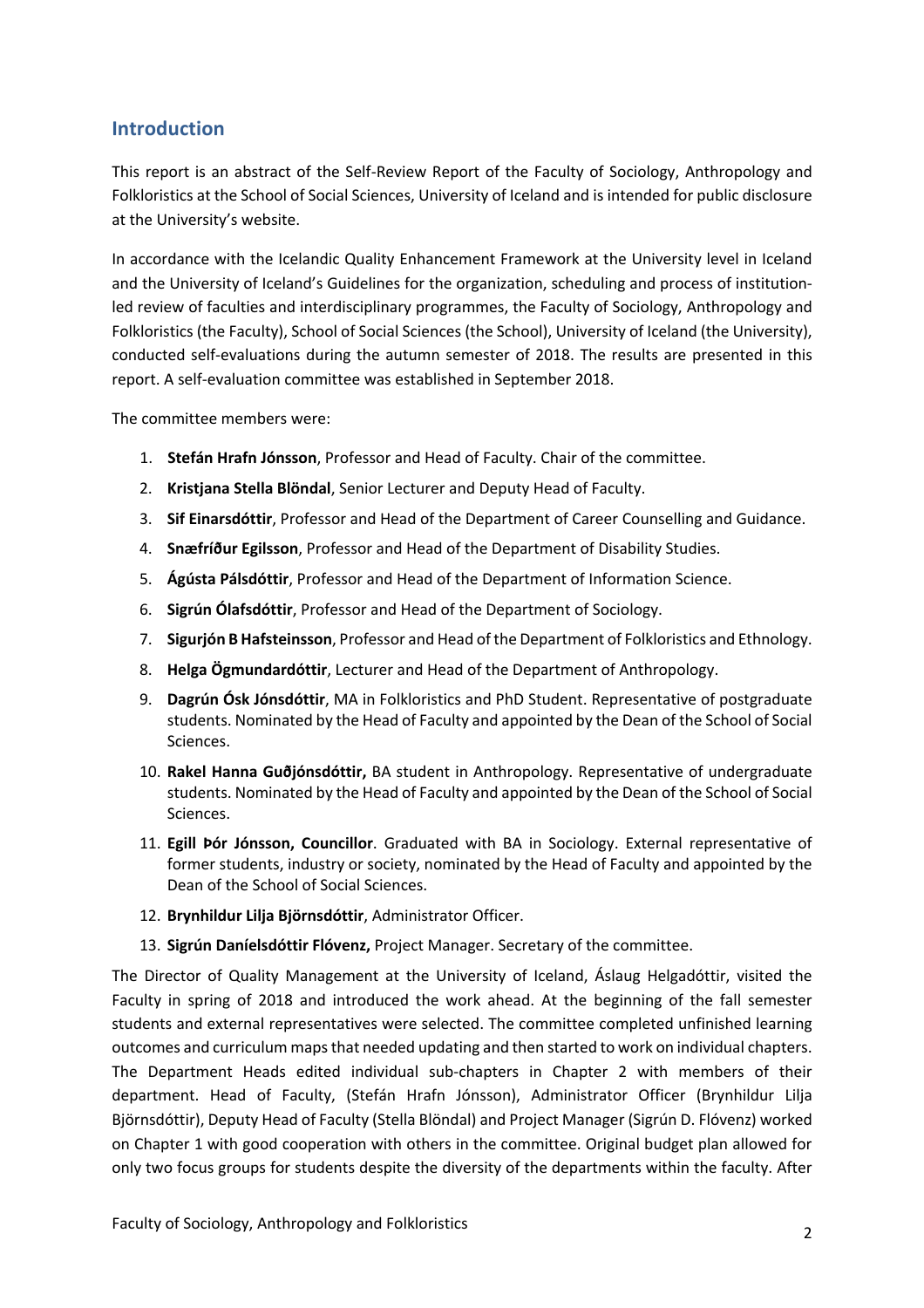some effort additional budget was found to increase the number of focus groups to five. Due to workload at the -Social Science Research Institute (SSRI) the students' focus group reports were delivered quite late. Draft version of the report was delivered to the International Experts on 20 November 2018. The committee met with External Experts on 29 November. Input from the meeting and the Report from the External Experts from 4 January were used to further improve the report. Comments and suggestions from the Director of Quality Management on December  $13<sup>th</sup>$ , 2018 and at later stages contributed further to the improvement of the report.

The Faculty of Sociology, Anthropology and Folkloristics consists of six semi-independent departments each with a strong academic identity. The Faculty as a whole has a stable strong track record of research funds, international research participation, publications, outreach and societal impact, satisfied students and solid study programmes but suffers from financial constraints and underfunding due in part to lack of effective marketing and unjust budget system at the University of Iceland.

The main report consists of three chapters. The first chapter begins with an introduction that addresses the Faculty as a whole, the Faculty characteristics in terms of management, organization, human resources, finance, students and study programs. The introduction continues with academic vision and strategy for research and teaching. Student support is then reviewed. In Chapter 2 each of the six departments report on some of the same factors addressed in Chapter 1 but focusing on individual departments and study programmes.

The third chapter summarizes the Faculty and actions as covered in the first two chapters.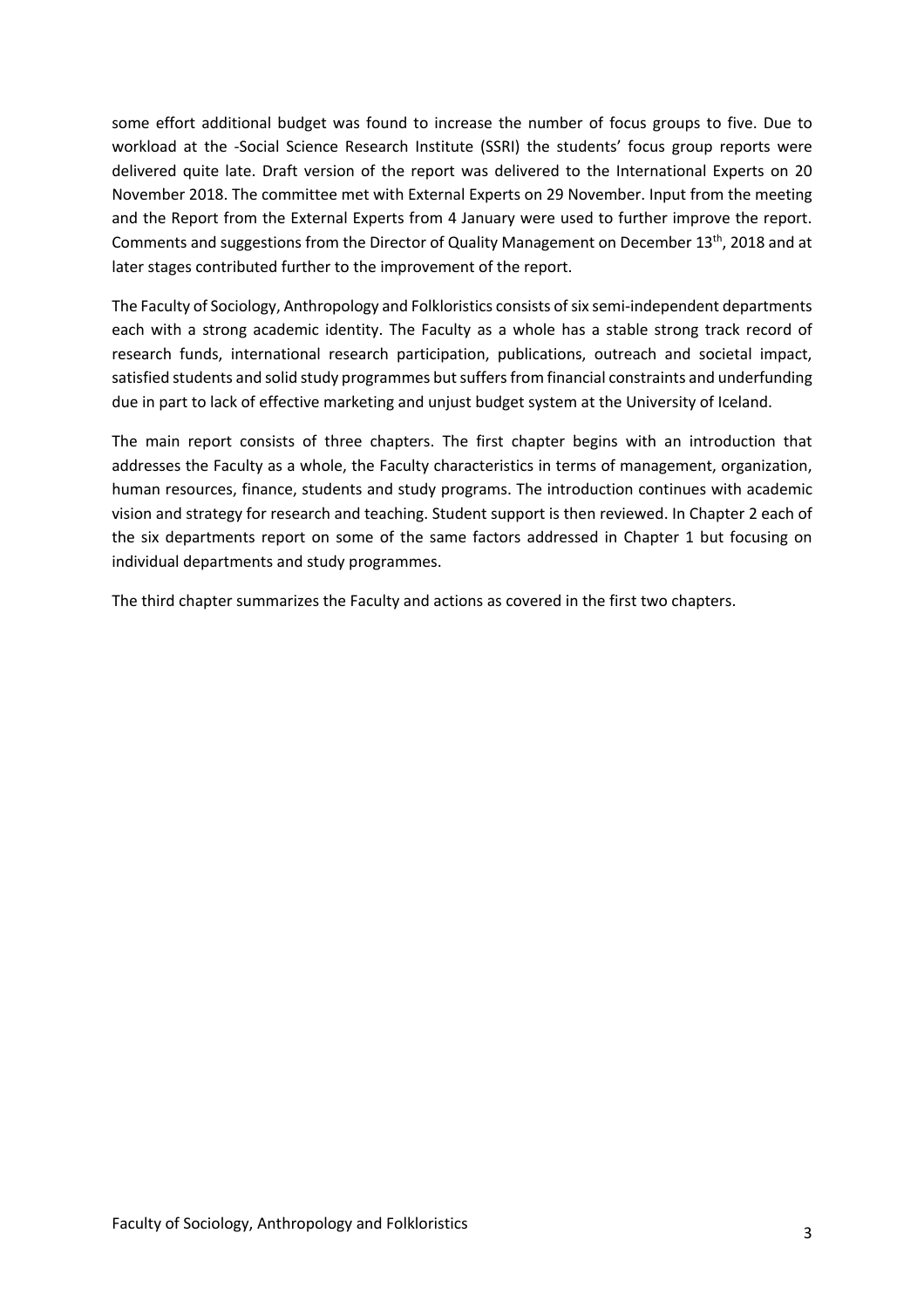## **Summary and Main Conclusions for the Faculty**

#### Lessons Learned from QEF1

The size, structure and diversity of the faculty was addressed in QEF1. The report extracted both strengths in terms of fruitful and creative working environment. The weakness of the size comes from the diverse departments and field of studies such that it is "not always possible to integrate the different courses and the programmes as much as the academic staff and students would like".

The QEF1 report focused on the fact that the Faculty is budgeted with the lowest category of funding. While the lowest category has been corrected to a degree the financial problems of the faculty has not been resolved as income sources fluctuate too much with number of students.

Student-teacher ratio and large classrooms was addressed and has been resolved in part. More faculty members have recently been recruited and the faculty has experience unprecedented drop in number of students in recent years. Diversity in teaching methods was addressed in the report. Faculty members are constantly developing their teaching methods. The problem of unequal workload between courses has been addressed but not fully resolved.

The QEF1 has not been a central focus in the Faculty the last few years but quality of teaching and research, and societal contribution, has been fostered, maintained and is of central focus in the faculty.

Economic sustainability of departments within the faculty remains a central concern. The drop in number of students will affect the structure of the faculty already in the year 2020. Budget cuts may reduce the number of elective courses offered and perhaps reduce financial support for research.

The suggestion from Bogason, the external reviewer from QEF1 on simplifying the organizational structure of the Faculty has not been resolved, in part due to resistance from some faculty members that are likely driven by need to protect academic identity of departments.

Some achievements are worth mentioning:

- The quality of the Ph.D. programmes has improved with increased centralized support on school level and with revised regulation and handbook for students and advisors.
- The Department of sociology has added a master program in methodology.
- The MA program in sociology and methodology is now thought in English
- Maintained its academic identity despite some obstacles and pressure that threats
- Some Faculty members constantly develop and improve their teaching methods while others do not. Flipped classroom and distance learning is for example used by some. Some attend short or long courses at the Centre for Teaching and Learning. The School also organizes various short courses and meetings on teaching methods.
- Faculty offers a course where students are trained to transfer knowledge and skills from their undergraduate studies to the labour market.
- Research outputs continues to be well above the Schools' average.
- Diploma studies in global health were started in the fall of 2016.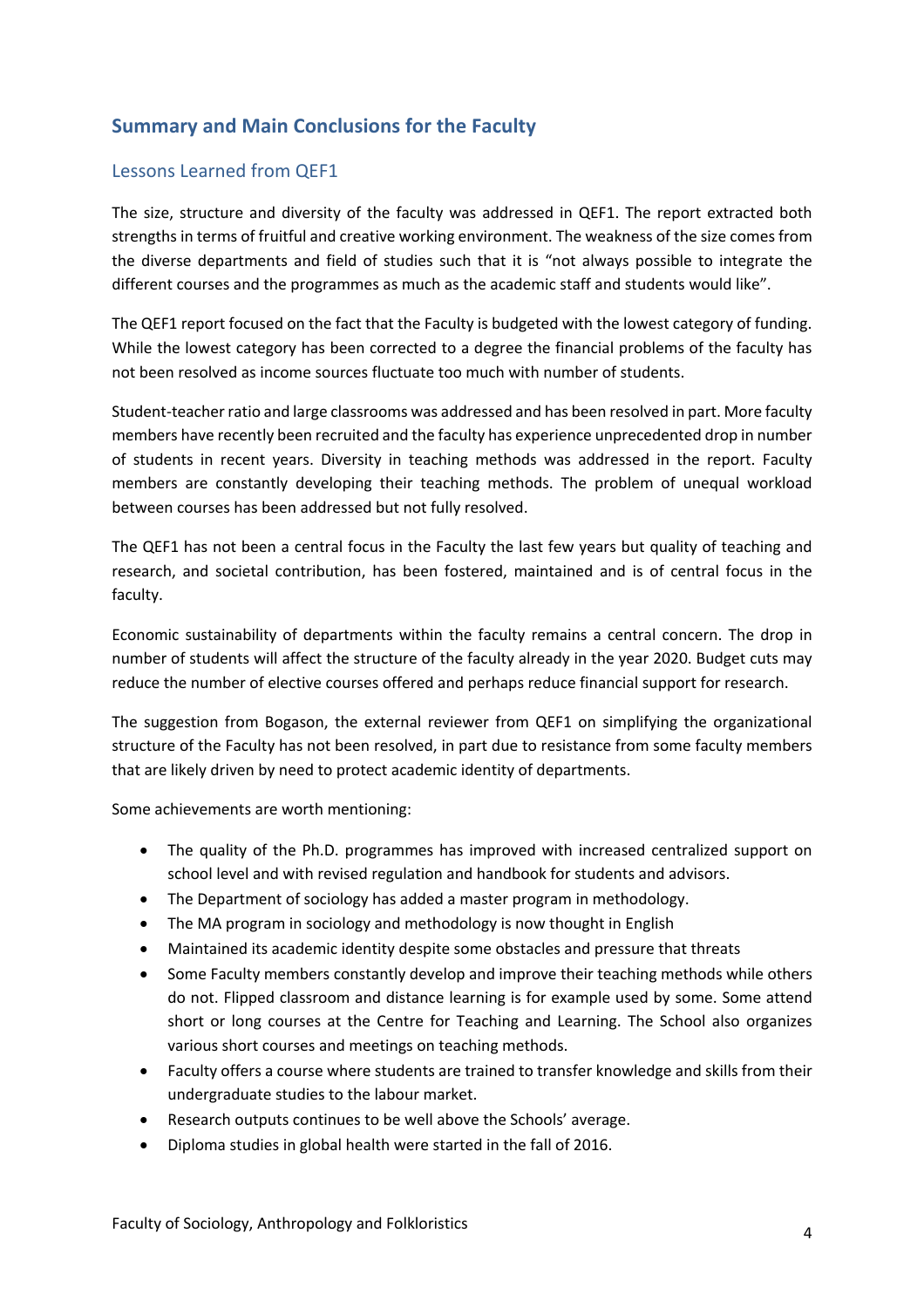#### Faculty Characteristics

The Faculty of Sociology, Anthropology and Folkloristics is one of six faculties within the School of Social Sciences, which is by far the largest of the University's five schools with 3,695 students of the 12,296 at the University of Iceland in October 2017 or about 30% of all students at the University (UI). The Faculty consists of six departments: The Departments of Anthropology, Career Counselling & Guidance, Disability Studies, Folkloristics & Museum Studies, Information Science, and Sociology. The Faculty has 719 of those 3,695 students (19.6% of School, 5.8% of UI). At the same time teachers' fulltime equivalent positions at the School are only 19.4% of teachers within the University. The Faculty became an independent faculty on 1 July 2008 when the University was restructured and divided into five schools.

The Faculty offers diverse undergraduate and graduate study programmes. Some departments offer one main programme while others offer two or more programmes (Appendix 1, Table 1).

The Faculty consists of well-educated active researchers and excellent teachers with 41 tenured lecturers representing 33.8 FTE in 2018 (Appendix 1, Table 2). Of these, 7 are adjunct lecturers, 6 assistant professors, 5 associate professor and 23 professors. Very few professors, if any (no data available) have left the Faculty for reasons other than retirement. The table further reflects the fact that faculty members reach full professor relatively fast. The gender ratio is 1.28 female faculty members per 1 male, but this is unevenly distributed across departments. The Department of Career Counselling and Guidance as well as Information Sciences faculty members consists of only females, Disability Studies mostly females, Anthropology mostly females but Sociology and Folklore Studies are mostly men. In the academic year of 2017–2018 a total of 95 sessional teachers contributed 9.9 FTE and were responsible for around 31% of the hours taught in the Faculty. In 2017-2018 the number of students was 724, 335 undergraduate students, 336 master students, and 53 PhD students.

#### Teaching and Learning

l

The quality of teaching and learning is maintained mainly by hiring skilled researchers that are true to academic integrity, honour and protect academic freedom, and as Jonathan Cole writes on intellectual progeny "Teaching and training the next generation of students is one of the two essential role of faculty members at research universities"<sup>1</sup>. The training part is important for number of reasons including the emphasize on active participation of students.

In addition to promoting and encouraging research activities, other main methods to secure quality of teaching include the ongoing task of integrating research and teaching, review defined learning outcome for courses, thesis and study programmes and evaluate result from students' surveys. The Faculty has tried to activate students' voices in department meeting and discussion with faculty with mixed results. The head of faculty encouraged a team of students to publish a student-to-student survival guide will be published before new students enter in the fall of 2019. This aim of this guide is to make it easier for students to fulfil their administrative duties and find answers to pending questions

<sup>1</sup> Cole, J. R. (2009). *The Great American University*. New York: Public Affairs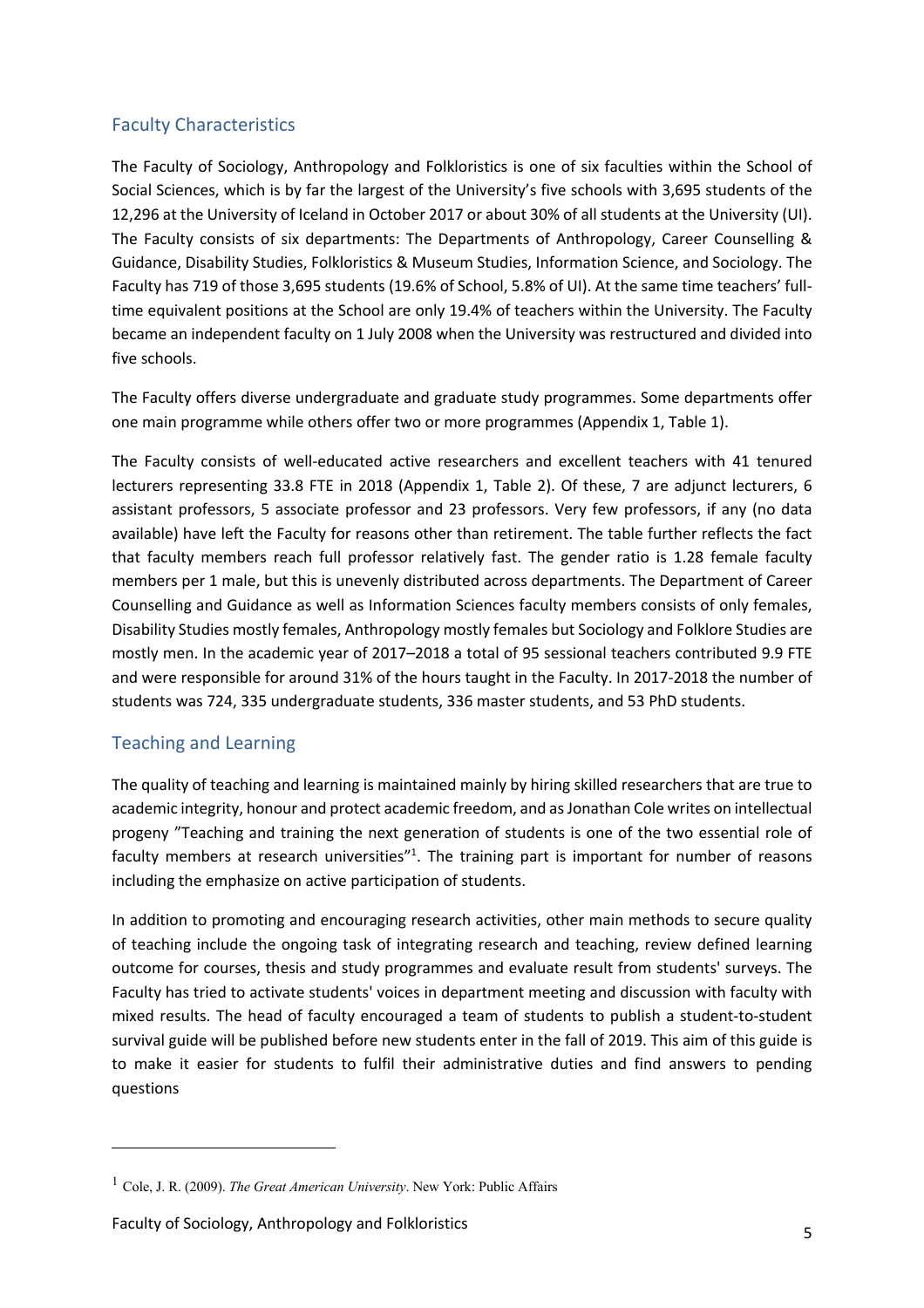Funding issues continue to affect development of teaching methods. The faculty could however be more active of sharing effective teaching methods especially distance learning. Many faculty members are active in using new and improved methods that could be shared more to other members of the faculty.

Report from the External Experts addressed several important issues. In general, the report acknowledges the strengths of the Faculty in terms of teaching, research and outreach to the community. The report note that the Faculty works overall quite well despite the nature of its origin and its diversity. The report notes the importance of improvements in number of issues such as readability of the programme structure, an issue that has been addressed by faculty members in number of occasions to the central office at the UI. The identity issue of the diverse faculty was addressed and is "somewhat surprising that by and large FSAF works very well". While the Faculty works by and large very well in terms of research and teaching, the administrative structure of the School and UI does not work well for the departments of the Faculty. Limited support for marketing is one example. Another example is the original discussion to have limited number of students voices in this report, an issue that was addressed and change early on in the process. The Report from the External Experts further addressed that the self-review team is generally overloaded with work. This comment applies to many or most faculty members. Giving the incentive structure inherent in the research point system it may be surprising to some that many faculty members do contribute to administrative work such as this report, strategy, policy making, development of teaching methods etc. A potential explanation to the contribution beyond research and contribution to new knowledge is that most faculty members are true to more than one academic value. The incentive structure does (as noted in the Report from the External Experts) foster individualism and reduces creativity in teaching methods and willingness to contribute to planning and strategy. The Faculty has to a degree resisted this effect of the system. It is important to aware of this effect in all future policy making, but it would be in a sense unfair to expect the Faculty to change management of research and increase collaboration when the outside forces are this strong. Other issues addressed in the Report from the External Experts has been addressed or implemented elsewhere in this report.

#### Management of Research

The faculty has a good reputation for impressive research activity (Appendix 1, Table 4). The faculty has not implemented faculty specific research strategy or management but relied on support and strategy at the School and UI level. The fact that researchers in the faculty are very active and respected in their field without a faculty level strategy posed the question whether such a strategy is needed or if such a strategy would further improve research output of the faculty. Despite those consideration the Faculty will compile a faculty general policy where core academic values are incorporated and tailored to the faculty needs without reducing academic freedom. The faculty will further continue policy making at the SSRI to improve cooperation between faculty members and the SSRI. At the School level the work of the Research Project office head by Hulda Proppé will hopefully continue to provide superior support for grant proposals and grant management.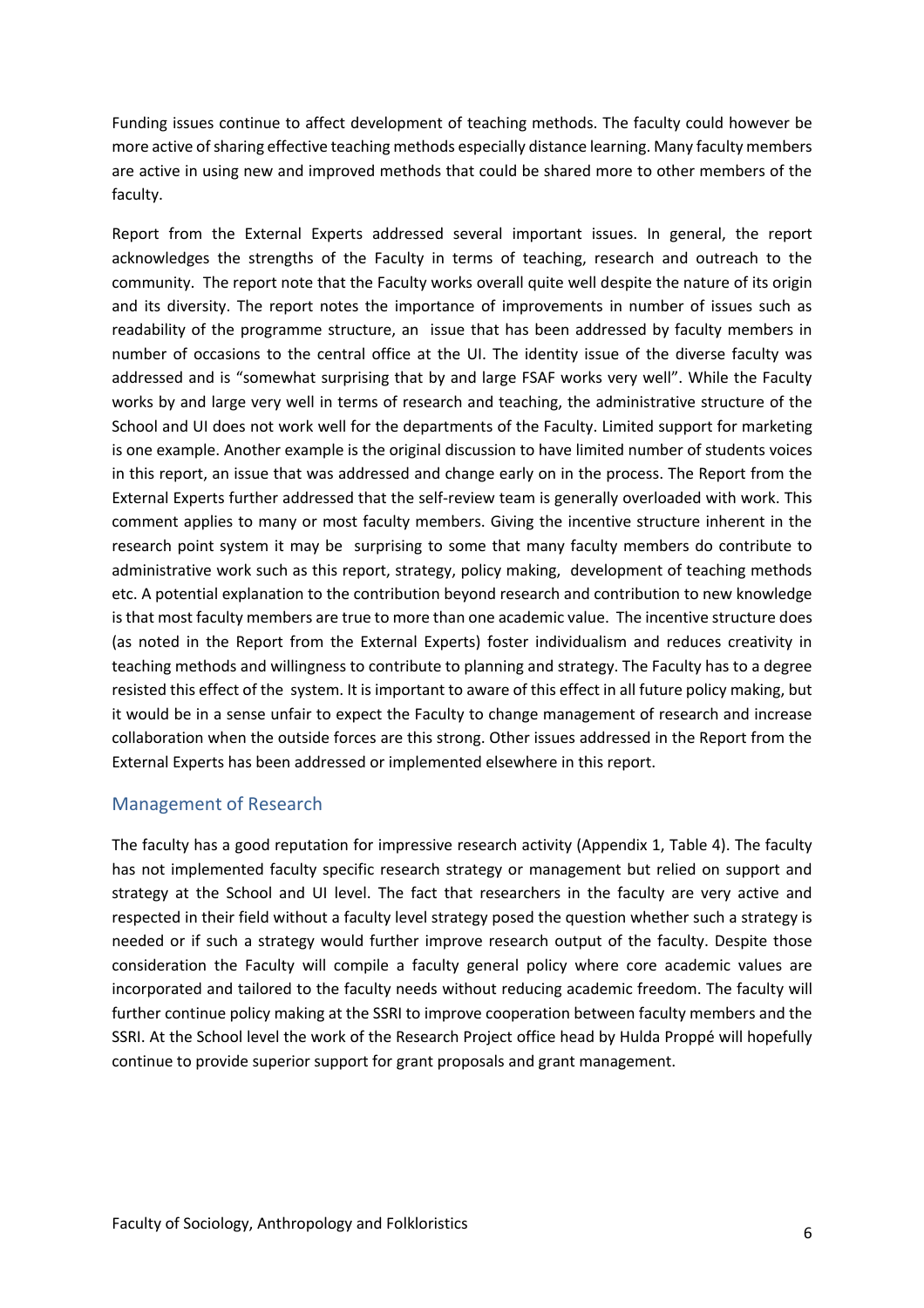#### Follow-up Processes

The Head of Faculty and the Faculty Administrative Officer will write up a handbook for future Faculty Heads. That handbook will suggest that the Action Plan in this report will be reviewed at the beginning of each semester to focus the work of the board for coming semester.

The implementation of the Action Plan will be a standing item on meetings of the Faculty Board and similarly Faculty Head will report on the progress regularly to the School Board. Faculty Head reports formally to the School Dean on the status of the implementation and plans for next year together with other relevant QA matters no later than 1 December each year and this will be followed up in the School Board. The School Dean will subsequently make use of this report in a status report for all Faculties in the School, which will be submitted to the Quality Committee no later than 15 January. The Quality Committee writes a short report to the Rector no later than 1 February, which will subsequently be discussed in a meeting between the Chair of the Quality Committee, the Director of Quality Management and Rector, Vice-Rectors. Deans of Schools and the Managing Director of the Central Administration.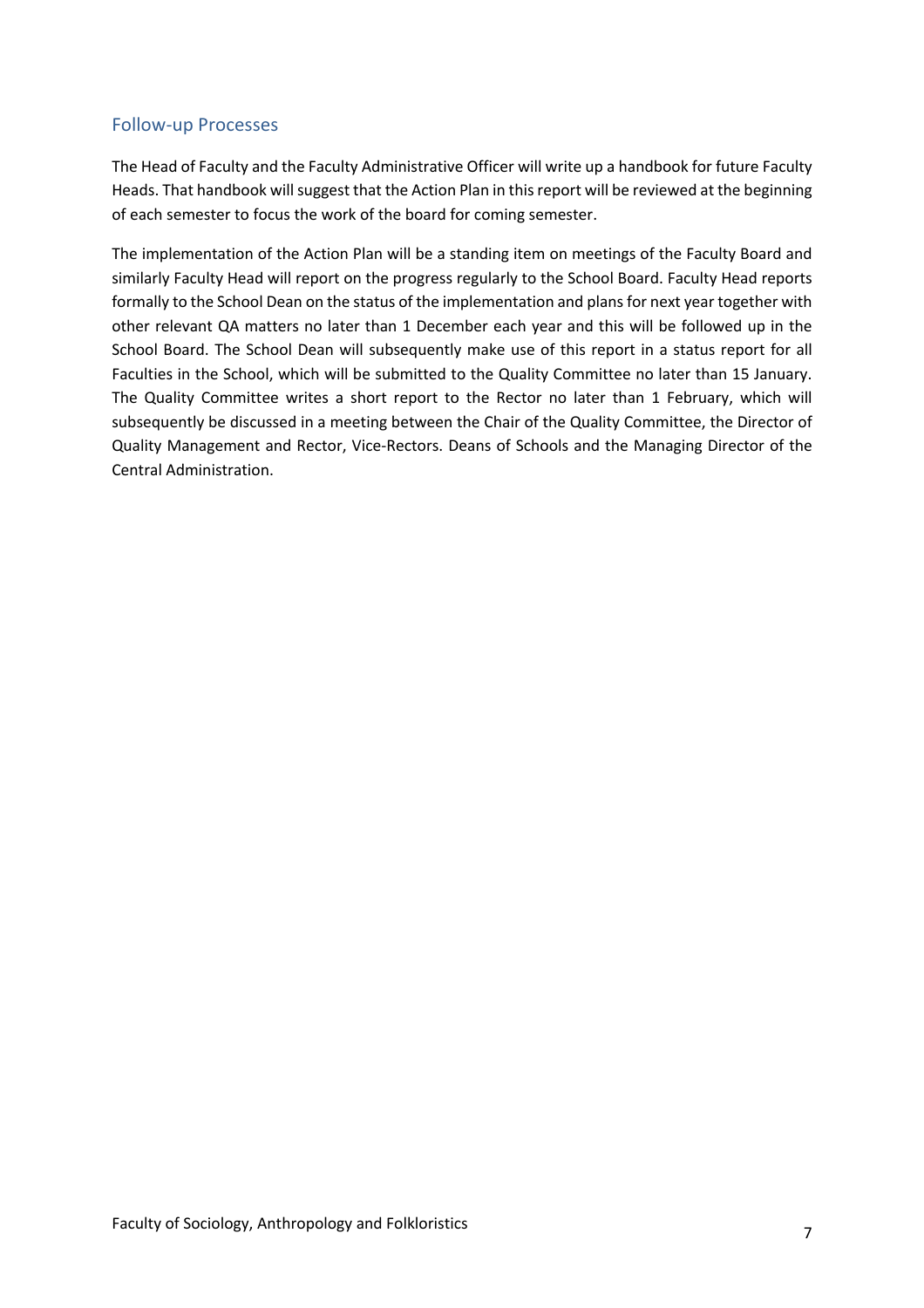## **Appendix 1. Key Figures.**

## **Table 1. Overview of present Study Programmes within the Faculty**

| <b>Name of Study Programme</b>                                | Cycle <sup>1</sup> | <b>Degree</b>  | <b>Credits (ECTS)</b> |
|---------------------------------------------------------------|--------------------|----------------|-----------------------|
| <b>Department of Anthropology</b>                             |                    |                |                       |
| MAN241/262 Anthropology                                       | 1.2                | BA             | 120/180               |
| MAN441 Anthropology                                           | 2.2                | <b>MA</b>      | 120                   |
| MAN561 Anthropology                                           | 3                  | PhD            | 210                   |
| MAN312 Global Studies                                         | 2.1                | Post.Grad.Dip. | 30                    |
| <b>MAN442 Global Studies</b>                                  | 2.2                | <b>MA</b>      | 120                   |
| <b>PRÓ311 Development Studies</b>                             | 2.1                | Post.Grad.Dip. | 30                    |
| <b>PRÓ441 Development Studies</b>                             | 2.2                | <b>MA</b>      | 120                   |
| <b>PRÓ561 Development Studies</b>                             | 3                  | PhD            | 210                   |
| <b>Ethnology</b><br><b>Department</b><br>оf<br>and            |                    |                |                       |
| <b>Museum Studies</b>                                         |                    |                |                       |
| PJÓ241/261 Folkloristics/Ethnology                            | 1.2                | <b>BA</b>      | 120/180               |
| ÞJÓ441 Folkloristics/Ethnology<br><b>ÞJÓ561 Folkloristics</b> | 2.2                | MA             | 120                   |
|                                                               | 3                  | PhD            | 210                   |
| ÞJÓ442 Old Nordic Religion                                    | 2.2                | <b>MA</b>      | 120                   |
| ÞJÓ562 Old Nordic Religion                                    | 3                  | PhD            | 210                   |
| SAF311 Museum Studies                                         | 2.1                | Post.Grad.Dip. | 30                    |
| SAF441 Museum Studies                                         | 2.2                | <b>MA</b>      | 120                   |
| SAF561 Museum Studies                                         | 3                  | PhD            | 210                   |
| <b>Department of Sociology</b>                                |                    |                |                       |
| FÉL241/261 Sociology                                          | 1.2                | <b>BA</b>      | 120/180               |
| FÉL311 Sociology                                              | 2.1                | Post.Grad.Dip. | 30                    |
| FÉL442 Sociology                                              | 2.2                | МA             | 120                   |
| FÉL561 Sociology                                              | 3                  | PhD            | 210                   |
| FÉL443 Methodology                                            | 2.2                | MA             | 120                   |
|                                                               |                    |                |                       |
| <b>Department of Career Counselling and</b><br>Guidance       |                    |                |                       |
| NSR441 Career Counselling and<br>Guidance                     | 2.2                | МA             | 120                   |
| NSR561 Career Counselling and<br>Guidance                     | 3                  | PhD            | 210                   |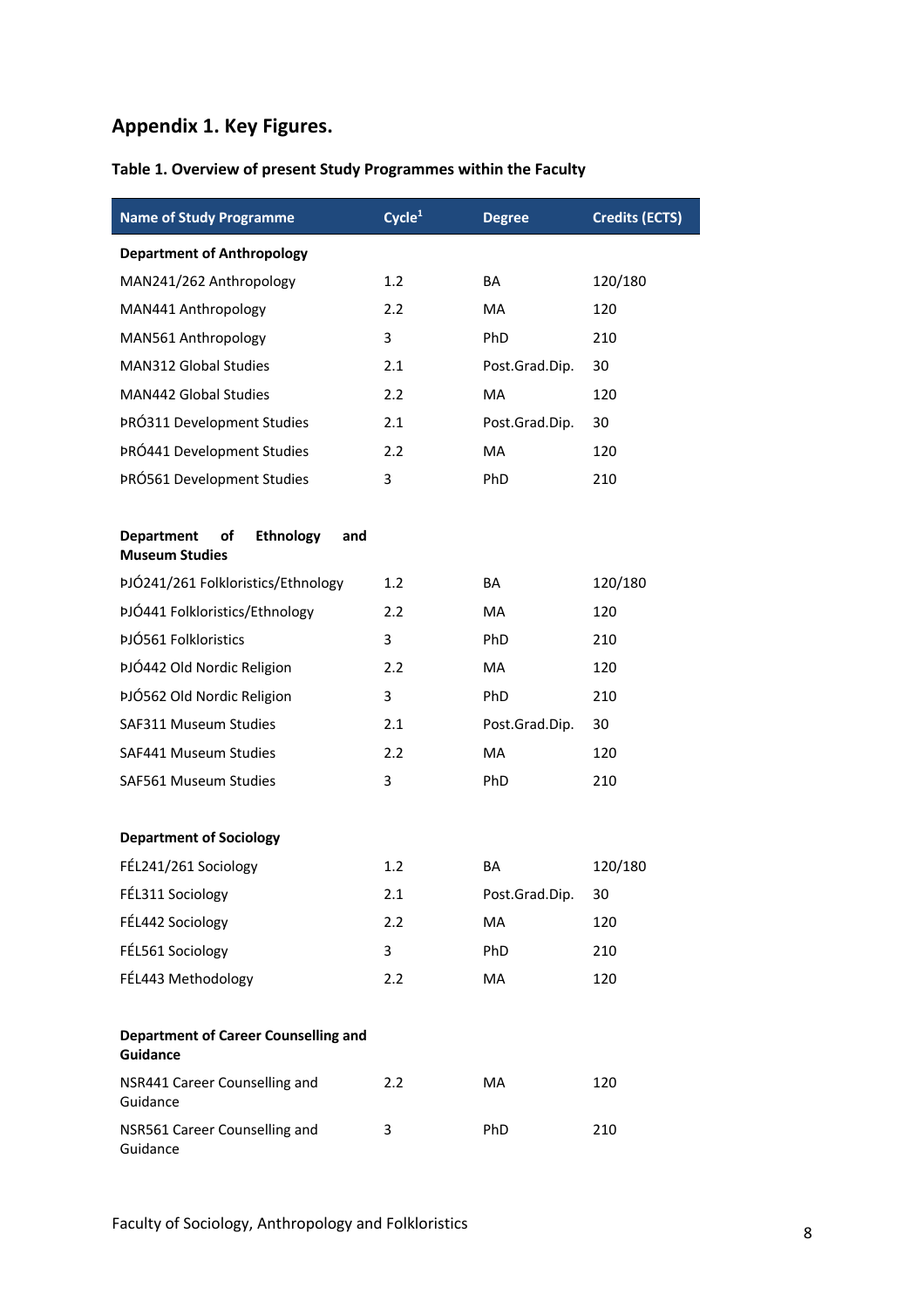#### **Department of Disability Studies**

| <b>FFR311 Disability Studies</b>         | 2.1 | Post.Grad.Dip. | 30  |
|------------------------------------------|-----|----------------|-----|
| FFR431 Disability Studies                | 2.2 | MA             | 120 |
| <b>FFR571 Disability Studies</b>         | 3   | <b>PhD</b>     | 210 |
|                                          |     |                |     |
| <b>Department of Information Science</b> |     |                |     |
| <b>UPP311 Information Science</b>        | 2.1 | Post.Grad.Dip. | 30  |
| UPP441 Information Science               | 2.2 | MA             | 120 |
| UPP442 Information Science               | 2.2 | <b>MIS</b>     | 120 |
| UPP561 Information Science               | 3   | PhD            | 210 |

<sup>1</sup> See National Qualification Framework for Higher Education No. 530/2011.

#### **Table 2. Faculty members, number (No.) and full time-equivalent (FTE) as of 1 June 2018, and sessional teachers in 2017.**

|                             | Male         |       | Female |            | <b>Total</b> |       |
|-----------------------------|--------------|-------|--------|------------|--------------|-------|
|                             | No.          | FTE.  | No.    | <b>FTE</b> | No.          | FTE.  |
| Professors                  | 10           | 8.60  | 13     | 11.38      | 23           | 19.98 |
| Associate Professors        | 4            | 4.00  | 1      | 1.00       | 5            | 5.00  |
| <b>Assistant Professors</b> | 3            | 3.00  | 3      | 2.50       | 6            | 5.50  |
| <b>Adjunct Lectures</b>     | $\mathbf{1}$ | 0.49  | 6      | 2.86       | 7            | 3.35  |
| Total                       | 18           | 16.09 | 23     | 17.74      | 41           | 33.83 |
| Sessional teachers          | 28           | 3.80  | 67     | 6.05       | 95           | 9.85  |

#### **Table 3. Total number of students, number of entrants, retention rate for first year, number of graduates and graduation rate (4-year mean).**

| Programme                         | No. of students |                        | No. of<br>entrants <sup>3</sup> | Retention<br>rate | No. of<br>graduates      | <b>Completion</b><br>rate $4$ |          |  |
|-----------------------------------|-----------------|------------------------|---------------------------------|-------------------|--------------------------|-------------------------------|----------|--|
|                                   | Total no.       | Full time <sup>1</sup> | Part<br>time <sup>2</sup>       |                   | %                        |                               | %        |  |
| <b>Department of Anthropology</b> |                 |                        |                                 |                   |                          |                               |          |  |
| MAN241/262                        | 181             | 99                     | 61                              | 43                | 70                       | 44                            | 74       |  |
| <b>MAN441</b>                     | 26              | 17                     | 9.5                             | 6                 | 56                       | 4                             | 54       |  |
| <b>MAN561</b>                     | 14              | 6.5                    | $\qquad \qquad \blacksquare$    | 0.3               | $\overline{\phantom{a}}$ | 0.8                           | $\Omega$ |  |
| <b>MAN312</b>                     | 9.5             | 0.8                    | 5.5                             | 3.5               | 40                       | 3.8                           | 74       |  |
| <b>MAN442</b>                     | 9               | 2.5                    | 2.5                             | 1.5               | 33                       | 2.3                           | 64       |  |
| <b>PRÓ311</b>                     | 11.8            | 1.3                    | 7.8                             | 4.5               | 33                       | 6.0                           | 71       |  |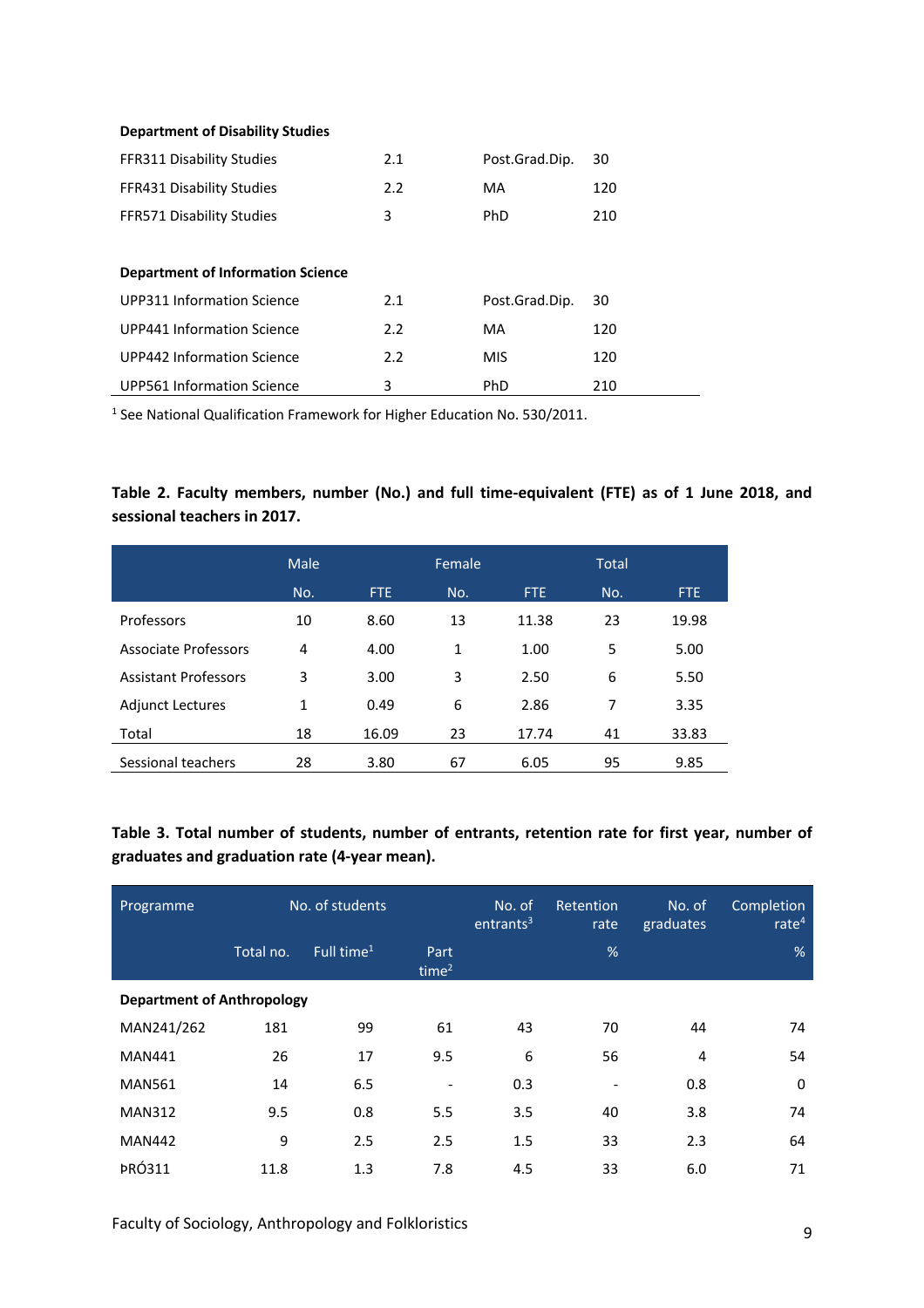| <b>PRÓ441</b>                                        | 10.5           | 14.0         | 2.3                      | 1.8         | 17                       | 2.5       | 48             |
|------------------------------------------------------|----------------|--------------|--------------------------|-------------|--------------------------|-----------|----------------|
| <b>PRÓ561</b>                                        | $\overline{2}$ | $\mathbf{1}$ |                          | $\mathsf 0$ |                          | $\pmb{0}$ |                |
|                                                      |                |              |                          |             |                          |           |                |
| <b>Department of Ethnology and Museum Studies</b>    |                |              |                          |             |                          |           |                |
| <b>ÞJÓ241/261</b>                                    | 95             | 42           | 38                       | 24          | 37                       | 22        | 65             |
| <b>ÞJÓ441</b>                                        | 22.8           | $6.0$        | 12.5                     | 4.3         | 76                       | 5.5       | 36             |
| <b>ÞJÓ561</b>                                        | 3.8            | 0.5          |                          | 0.8         | $\blacksquare$           | $\pmb{0}$ | $\blacksquare$ |
| <b>ÞJÓ442</b>                                        | $6.0\,$        | 3.5          | 0.5                      | 2.3         | 63                       | 1.5       | 78             |
| <b>ÞJÓ562</b>                                        | 2.0            | 0.8          | $\blacksquare$           | 0.8         | $\overline{\phantom{a}}$ | $\pmb{0}$ | $\blacksquare$ |
| SAF311                                               | 11.0           | 0.3          | 7.5                      | 2.8         | 69                       | 4.8       | 82             |
| SAF441                                               | 20             | 4.8          | 10.8                     | 4.5         | 69                       | 4.8       | 61             |
| SAF561                                               | 3.0            | 1.8          |                          | $\pmb{0}$   | $\overline{\phantom{a}}$ | 0.3       | $\blacksquare$ |
|                                                      |                |              |                          |             |                          |           |                |
| <b>Department of Sociology</b>                       |                |              |                          |             |                          |           |                |
| FÉL241/261                                           | 149            | 87           | 48                       | 35          | 61                       | 37        | 75             |
| FÉL311                                               | 24             | 1.8          | 15.0                     | 9.8         | 11                       | 11.3      | 79             |
| <b>FÉL442</b>                                        | 14.3           | 6.5          | 5.3                      | 4.5         | 90                       | 4.3       | 61             |
| <b>FÉL561</b>                                        | 11.3           | $6.0\,$      |                          | $1.0\,$     |                          | 1.3       | 17             |
| <b>FÉL443</b>                                        | 7              | 3.8          | 2.5                      | 2.8         | 100                      | 0.8       |                |
|                                                      |                |              |                          |             |                          |           |                |
| <b>Department of Career Counselling and Guidance</b> |                |              |                          |             |                          |           |                |
| <b>NSR441</b>                                        | 70             | 34           | 18                       | 18          | 77                       | 21        | 69             |
| <b>NSR561</b>                                        | $1.0\,$        | 0.5          | $\overline{\phantom{a}}$ | 0           | $\overline{\phantom{a}}$ | $\pmb{0}$ |                |
|                                                      |                |              |                          |             |                          |           |                |
| <b>Department of Disability Studies</b>              |                |              |                          |             |                          |           |                |
| FFR311                                               | 21             | 0.5          | 16                       | 9           | 32                       | 8         | 73             |
| FFR431                                               | 20             | 2.5          | 12.3                     | 3.3         | 56                       | 3.3       | 29             |
| FFR571                                               | 4.0            | 2.3          |                          | 0.8         |                          | 0.3       |                |
|                                                      |                |              |                          |             |                          |           |                |
| <b>Department of Information Science</b>             |                |              |                          |             |                          |           |                |
| <b>UPP311</b>                                        | 28             | 0.3          | 21.3                     | 13.8        | 29                       | 11.8      | 85             |
| <b>UPP441</b>                                        | 11.3           | $1.5\,$      | 5.3                      | 2.0         | 44                       | 1.8       | 63             |
| <b>UPP442</b>                                        | 35             | 11.8         | 17.8                     | 8.3         | 88                       | 8.3       | 66             |
| <b>UPP561</b>                                        | 4.0            | 2.5          |                          | 0.3         |                          | 0         |                |

 $1$  > 22.5 ECTS completed. For PhD students > 1 ECTS completed.

<sup>2</sup> 1-22 ECTS completed.

<sup>3</sup> For all programmes except PhD, no. of students completing at least one examination in first term.

<sup>4</sup> 2-year rate for diploma, 4-year rate for BA/BS, 3-year rate for MA/MS, 5-year rate for PhD.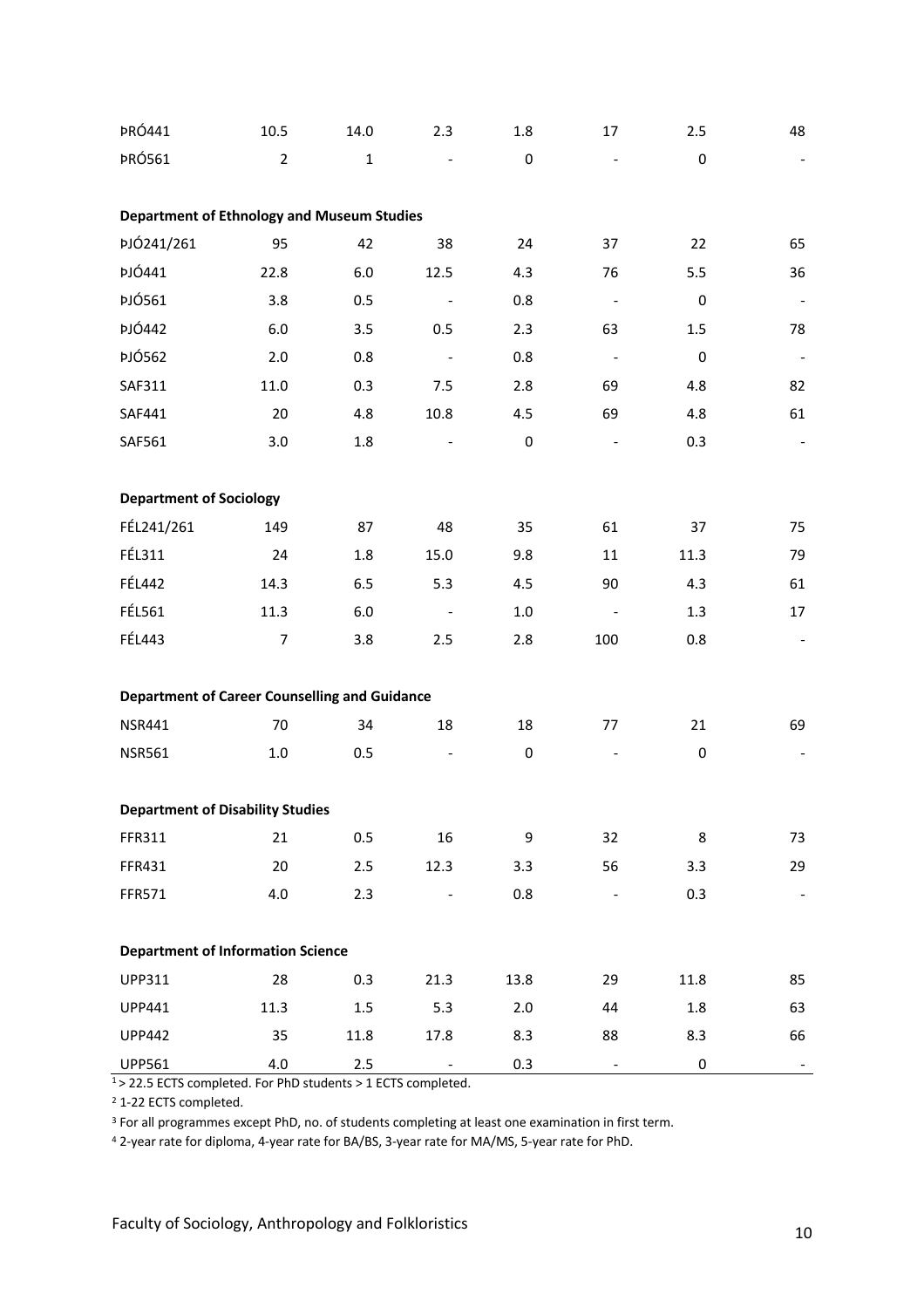**Table 4. Research output of Faculty members, based on the Evaluation System for the Public Universities in Iceland, expressed by mean research points (A) and research points from peerreviewed publications (B).**

|            | 2014 |      | 2015         |      |              | 2016 | 2017         |      | Mean         |      |
|------------|------|------|--------------|------|--------------|------|--------------|------|--------------|------|
|            | A.   | B    | $\mathsf{A}$ | B.   | $\mathsf{A}$ | B    | $\mathsf{A}$ | B.   | $\mathsf{A}$ | B.   |
| Faculty    | 42.0 | 24.5 | 48.7         | 29.9 | 47.5         | 31.7 | 37.0         | 22.7 | 43.8         | 27.2 |
| School     | 35.0 | 20.6 | 33.0         | 19.9 | 33.9         | 23.0 | 30.1         | 19.2 | 33.0         | 20.7 |
| University | 32.8 | 21.4 | 32.0         | 20.9 | 31.4         | 21.0 | 29.6         | 19.4 | 31.5         | 20.7 |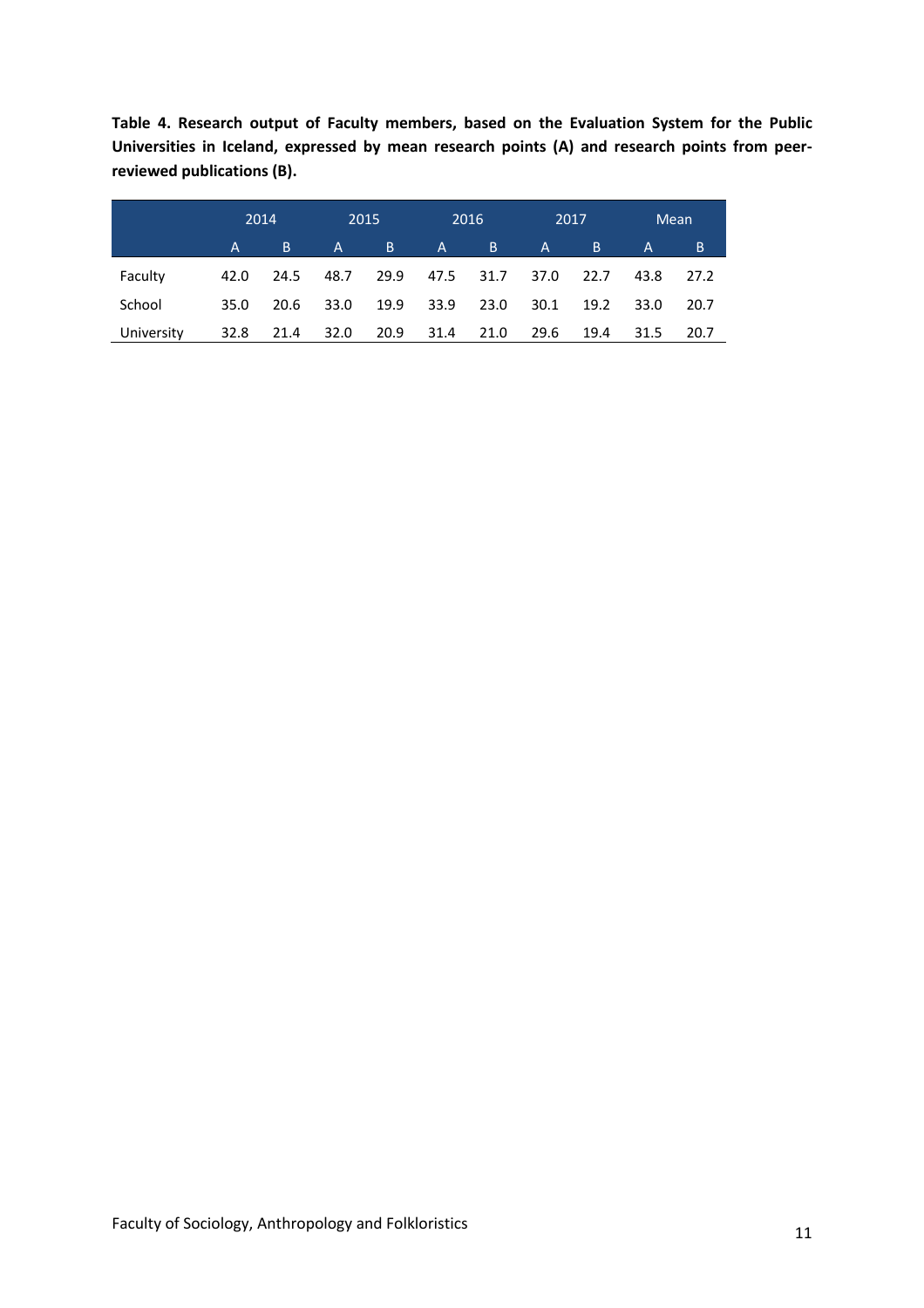## **Appendix 2. Action Plan for Teaching and Learning and Management of Research in QEF2**

| Actions | <b>How</b> | Deadlines Responsible |
|---------|------------|-----------------------|
|         |            | party                 |

#### **1. FACULTY LEVEL**

| Ch. 1.2        | <b>Faculty Characteristics</b>             |                                                             |                 |                                   |
|----------------|--------------------------------------------|-------------------------------------------------------------|-----------------|-----------------------------------|
| $\mathbf{1}$   | Provide better support                     | Include guideline in a                                      | May 2020        | Faculty                           |
|                | for new faculty                            | handbook for the Head of                                    |                 | Head/Department                   |
|                | members by                                 | Faculty.                                                    |                 | head                              |
|                | strengthening the                          |                                                             |                 |                                   |
|                | mentor system.                             |                                                             |                 |                                   |
| 2              | Good occupational<br>health and well-being | Include health promotion<br>practices in Faculty policy and | January<br>2020 | Faculty Head &<br>Faculty meeting |
|                | in the workplace                           | increase cooperation with HR                                |                 |                                   |
|                | (including preventive                      | manager and School Dean.                                    |                 |                                   |
|                | measure of burnout).                       |                                                             |                 |                                   |
| 3              | Increase cooperation                       | Discuss possibilities of                                    | May 2021        | Faculty meetings                  |
|                | between department                         | cooperation in teaching and                                 |                 |                                   |
|                | within the Faculty.                        | research at Faculty meetings.                               |                 |                                   |
| 4              | Analyse how                                | Analyse cases. Results and                                  | May 2020        | <b>Faculty Head</b>               |
|                | procedures and rules                       | processes of requests from                                  |                 |                                   |
|                | are enforced based                         | faculty members.                                            |                 |                                   |
|                | from faculty member                        |                                                             |                 |                                   |
|                | perspective.                               |                                                             |                 |                                   |
| 5              | Evaluate the need for                      | Conduct analysis of distance                                | Ongoing         | Faculty Head and                  |
|                | and feasibility of                         | learning students, their                                    |                 | Departments                       |
|                | increases access to<br>distance learning.  | participation, grades, etc.<br>Define the core need and     |                 |                                   |
|                |                                            | necessary support.                                          |                 |                                   |
| 6              | Carefully evaluate                         | Analyse pros, con, challenges                               | May 2020        | Faculty meetings.                 |
|                | different scenarios for                    | and actions in respond to the                               |                 | <b>Head of Faculty</b>            |
|                | the future of the                          | challenges under each of                                    |                 |                                   |
|                | Faculty.                                   | possible                                                    |                 |                                   |
| Ch. 1.3        | <b>Academic Vision</b>                     |                                                             |                 |                                   |
| 1              | Define core values of                      | Include in Faculty policy. Base                             | June 2019       | <b>Faculty Head</b>               |
|                | the Faculty.                               | on core values of the                                       |                 |                                   |
|                |                                            | academic community.                                         |                 |                                   |
| $\overline{2}$ | Increase student's                         | Include the action in                                       | Ongoing         | Faculty members                   |
|                | participation in                           | Presentation for new                                        |                 |                                   |
|                | research projects.                         | students; in recruitment<br>material, BA thesis             |                 |                                   |
|                |                                            | preparatory meetings and                                    |                 |                                   |
|                |                                            | relevant courses.                                           |                 |                                   |
| 3              | <b>Highlight faculty</b>                   | Faculty and department                                      | October         | <b>Faculty Head</b>               |
|                | members contribution                       | webpages                                                    | 2019            |                                   |
|                | in their field.                            |                                                             |                 |                                   |
| Ch. 1.4        | <b>Student Support</b>                     |                                                             |                 |                                   |
| $\mathbf{1}$   | To ensure that the UI                      | Implement recommendation                                    | Ongoing.        | <b>Head of Faculty</b>            |
|                | <b>Equality Rights Action</b>              | from the Equality Action Plan                               |                 |                                   |
|                | Plan is implemented in                     | from the Equal Rights                                       |                 |                                   |
|                | the Faculty.                               | Committee and inform                                        |                 |                                   |
|                |                                            | teachers of the Equality in                                 |                 |                                   |
|                |                                            | Teaching.                                                   |                 |                                   |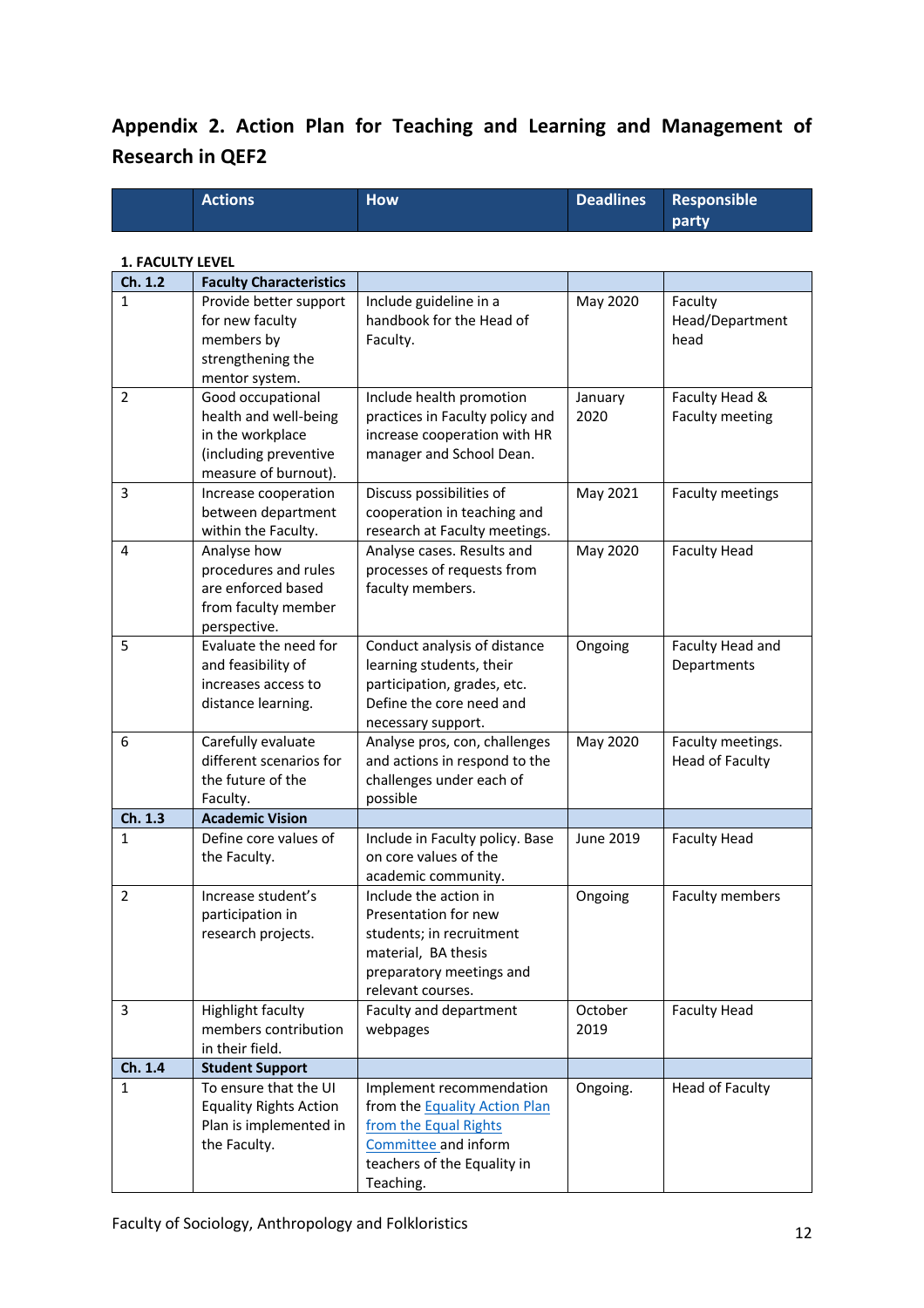| $\mathcal{P}$ | Make the students                     | Make it mandatory for new                                                                                                    | August 2019 | Head of                     |
|---------------|---------------------------------------|------------------------------------------------------------------------------------------------------------------------------|-------------|-----------------------------|
|               | mentor system more                    | student to meet the mentor 1                                                                                                 |             | Faculty and                 |
|               | effective.                            | or 2 times the first semester.                                                                                               |             | Heads of                    |
|               |                                       | Include in course grading.                                                                                                   |             | Departments                 |
| 3             | Regular meetings with                 | Include in the handbook of                                                                                                   | September   | Head of Faculty and         |
|               | student associations.                 | Head of Faculty.                                                                                                             | 2019        | <b>Office Administrator</b> |
| 4             | Student-to-student<br>survival guide. | Selected students write first<br>version (Spring 19). Incoming<br>students will contribute to<br>second version (Spring 20). | June 2019   | <b>Head of Faculty</b>      |

#### **2. DEFPARTMENTS AND STUDY PROGRAMMES**

#### **Department of Anthropology All programmes**

| יס~יין …       | <b>Teaching and Learning</b>                                                                                                                                         |                                                                                      |          |                 |
|----------------|----------------------------------------------------------------------------------------------------------------------------------------------------------------------|--------------------------------------------------------------------------------------|----------|-----------------|
| $\mathbf{1}$   | Improve distance<br>learning component of<br>the programme by<br>allocating special time<br>and resources for<br>teachers to devote<br>more time to the<br>teaching. | Distance learning gives<br>teachers extra teaching hours.                            | On-going | Department      |
| $\overline{2}$ | <b>Equality across</b><br>different Schools of<br>the University in<br>reimbursement for<br>teaching.                                                                | Increase funds for teaching.                                                         | On-going | Department      |
| 3              | Increase the time of<br>teacher-student<br>interaction.                                                                                                              | More funds and staff.                                                                | On-going | Department      |
| 4              | Participate in<br>seminars/courses on<br>teaching that are on<br>offer within the<br>university                                                                      | Encourage all teachers to<br>attend.<br>Give extra teaching hours for<br>attendance. | On-going | <b>Teachers</b> |

#### **For all MA programmes**

| <b>Students</b>                                  |                  |            |
|--------------------------------------------------|------------------|------------|
| Course in career                                 | On-going         | Department |
| development for 2 <sup>nd</sup> -                |                  |            |
| 3rd year BA students.                            |                  |            |
| Involve 2 <sup>nd</sup> -3 <sup>rd</sup> year BA | <b>Fall 2019</b> | Department |
| students in research                             |                  |            |
| activities.                                      |                  |            |
| Revise obligatory                                | <b>Fall 2018</b> | Department |
| courses.                                         |                  |            |

#### **Global Studies, MA**

| Ch. 2.3.1 | <b>Students</b>       |                          |            |              |
|-----------|-----------------------|--------------------------|------------|--------------|
|           | Improve information   | Information leaflets,    | Continuous | Einarsdóttir |
|           | of study programme to | Facebook, attend student |            |              |
|           | BA-students.          | fora. etc.               |            |              |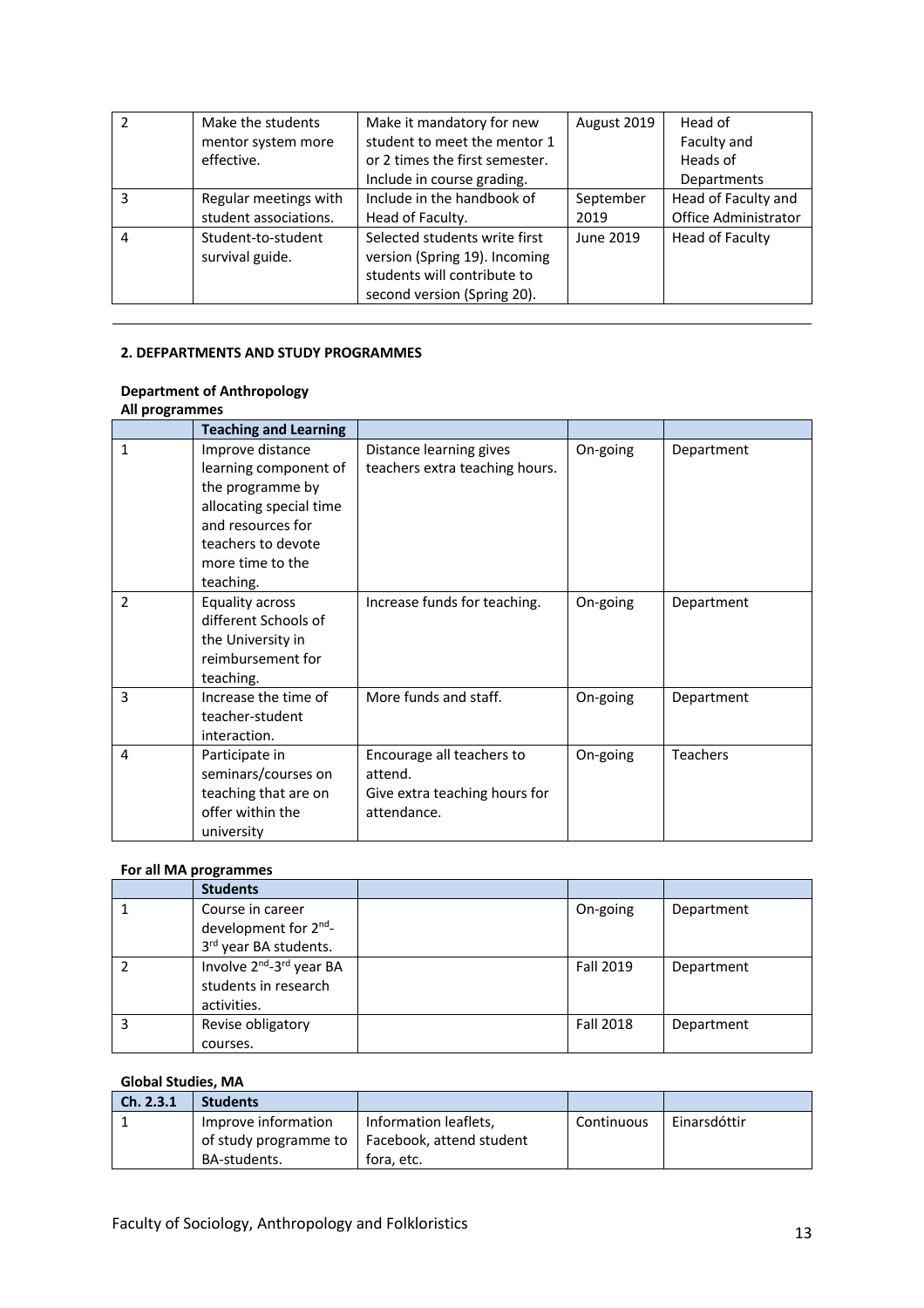| $\overline{2}$ | Reach out to potential<br>students who currently<br>work within<br>development<br>collaboration, or who<br>have interest in the<br>subject matter. | Information leaflets,<br>Facebook, attend student<br>fora, target NGOs, etc.                                                                           | Continuous       | Einarsdóttir                                   |
|----------------|----------------------------------------------------------------------------------------------------------------------------------------------------|--------------------------------------------------------------------------------------------------------------------------------------------------------|------------------|------------------------------------------------|
| 3              | Reorganize the<br>programme under the<br>umbrella of a new<br>programme Global<br>Studies.                                                         | Formalize the programme and<br>get university approval.                                                                                                | February<br>2019 | Einarsdóttir,<br>Skaptadóttir &<br>Loftsdóttir |
| Ch. 2.3.2      | <b>Teaching and Learning</b>                                                                                                                       |                                                                                                                                                        |                  |                                                |
| 1              | Increase participation<br>of teachers in seminars<br>on teaching organized<br>by the Centre for<br>Teaching and Learning.                          | Teaching credits (hours/extra<br>salary) for participation.                                                                                            | On-going         | Core group of three<br>teachers                |
| $\overline{2}$ | Encourage use of<br>alternative teaching<br>methods.                                                                                               | Teaching credits (hours/extra<br>salary) for innovative<br>initiatives.                                                                                | On-going         | Core group of three<br>teachers                |
| 3              | Increase exposure of<br>students to low- and<br>middle-income<br>settings for learning.                                                            | Attract students with diverse<br>cultural background.<br>Promote participation and<br>actively engage exchange<br>students (e.g. Erasmus<br>students). | On-going         | Core group of three<br>teachers                |
| Ch. 2.3.3      | <b>Coordination between Teaching and Research</b>                                                                                                  |                                                                                                                                                        |                  |                                                |
| $\mathbf{1}$   | Offer field visits to low-<br>and middle-income<br>settings combined with<br>teaching and research.                                                | Funds, e.g., University                                                                                                                                | On-going         | Core group of three<br>teachers                |
| $\overline{2}$ | Consolidate<br>collaboration with<br>universities in low- and<br>middle-income<br>settings, e.g. for staff<br>and student exchange.                | Funds, e.g., University                                                                                                                                | On-going         | Core group of three<br>teachers                |

#### **Department of Ethnology and Museum Studies ÞJÓ241/262 Folkloristics/Ethnology (BA 120/180 ECTS)**

| Ch. 2.4.1 | <b>Students</b>          |                               |             |                    |
|-----------|--------------------------|-------------------------------|-------------|--------------------|
|           | Promotion of             | High-school visits and social | April/May   | Department         |
|           | Folklore/Ethnology       | media presence in             | 2019        | representative     |
|           | with prospective         | collaboration with current    |             |                    |
|           | students enhancing       | students.                     |             |                    |
|           | number of applicants.    |                               |             |                    |
| 2         | Maintaining high levels  | Quality teaching and engaging | On-going    | Faculty            |
|           | of student satisfaction. | courses.                      |             |                    |
| 3         | Further involvement of   | Student focus group.          | Autumn      | Departmental chair |
|           | students in revision of  |                               | 2019        |                    |
|           | study programme.         |                               |             |                    |
| 4         | Explore reasons behind   | Survey, expert assessment.    | Spring 2019 | Departmental chair |
|           | low retention rate,      |                               |             |                    |
|           | especially amongst       |                               |             |                    |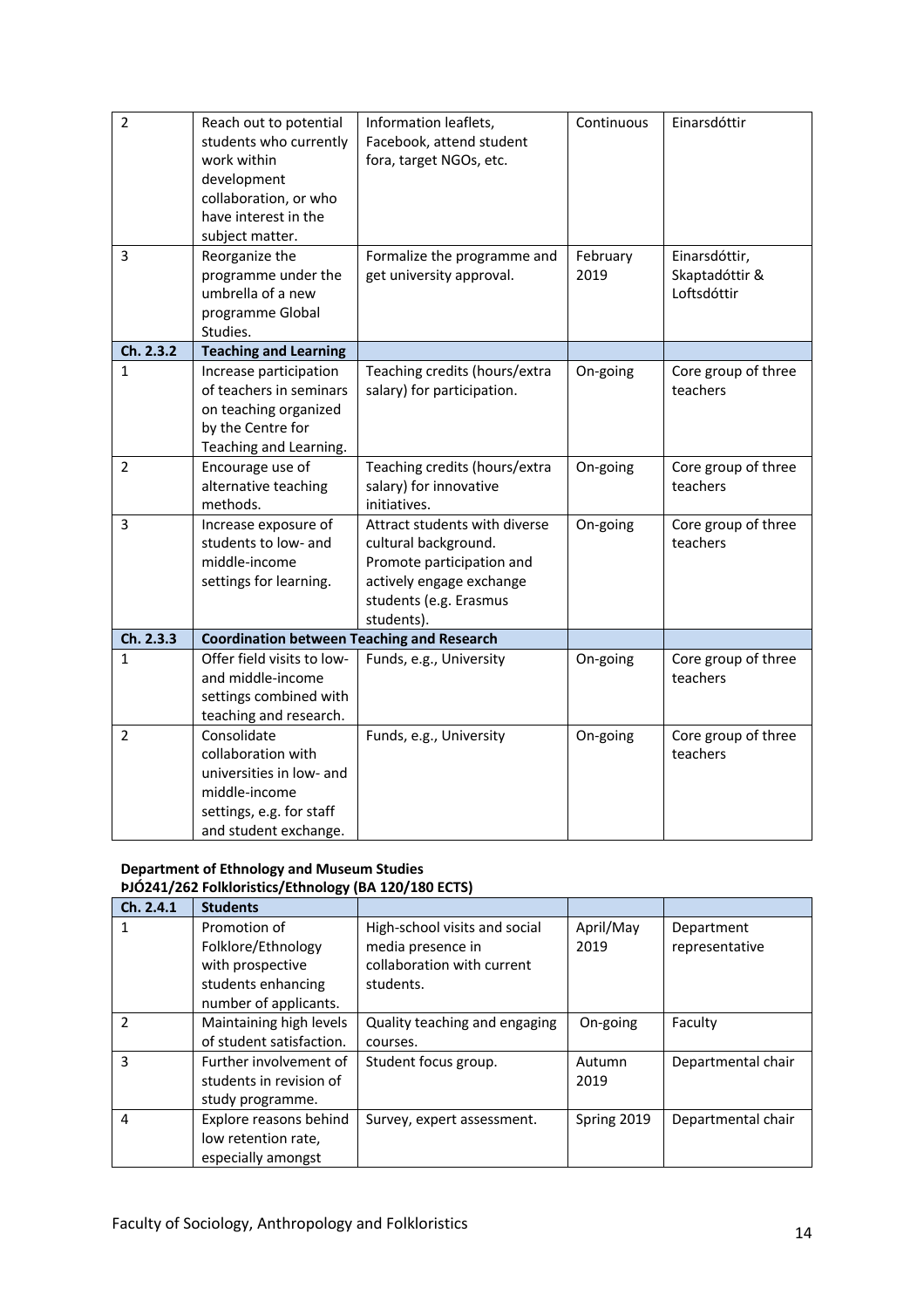|                | distance learning                                                                                                      |                                                                                                                    |                               |                             |
|----------------|------------------------------------------------------------------------------------------------------------------------|--------------------------------------------------------------------------------------------------------------------|-------------------------------|-----------------------------|
| 5              | students.<br>Steps taken in<br>response to dropout<br>with a special focus on<br>distance learning<br>students.        | On the basis of survey and<br>expert assessment and<br>recommendations.                                            | Academic<br>year<br>2019/2020 | Departmental chair          |
| Ch. 2.4.2      | <b>Teaching and Learning</b>                                                                                           |                                                                                                                    |                               |                             |
| $\mathbf{1}$   | Strengthening<br>programme<br>coordination.                                                                            | Revision of learning outcomes<br>for programme and<br>coordination across courses.                                 | May 2019                      | Deputy department<br>chair  |
| $\overline{2}$ | Ensuring consistency in<br>assessment and<br>learning outcomes.                                                        | Implementation of strategies<br>to coordinatie assessment<br>practices and learning<br>outcomes.                   | May 2019                      | Course supervisors          |
| 3              | Exploring new ways to<br>develop teaching<br>methods where some<br>students are distance-<br>learning students.        | Development/implementation<br>of teaching methods suited<br>for co-teaching distance and<br>campus-based students. | Ongoing                       | Faculty                     |
| Ch. 2.4.3      | <b>Coordination between Teaching and Research</b>                                                                      |                                                                                                                    |                               |                             |
| 1              | Encourage use of<br>recent and ongoing<br>research in the<br>classroom in line with<br>University policy.              | Produce incentives.                                                                                                | Ongoing                       | Faculty                     |
| $\overline{2}$ | Ensure the continuing<br>quality of courses and<br>the programme as a<br>whole.                                        | Produce quality assurance<br>checklist.                                                                            | Spring 2019                   | Faculty                     |
| 3              | Revision of course<br>offerings on the basis<br>of new research and<br>developments in<br>Folkloristics/<br>Ethnology. | Report.                                                                                                            | Spring 2019                   | Faculty and student<br>rep. |

## **ÞJÓ441 Folkloristics/Ethnology (M. 120 ECTS)**

| Ch. 2.5.1      | <b>Students</b>              |                                 |             |                    |
|----------------|------------------------------|---------------------------------|-------------|--------------------|
| 1              | Maintaining high levels      | Quality teaching and engaging   | On-going    | Faculty            |
|                | of student satisfaction.     | courses.                        |             |                    |
| $\mathfrak{p}$ | Further involvement of       | Student focus group.            | Autumn      | Departmental chair |
|                | students in revision of      |                                 | 2019        |                    |
|                | study programme.             |                                 |             |                    |
| Ch. 2.5.2      | <b>Teaching and Learning</b> |                                 |             |                    |
| 1              | Strengthening                | Revision of learning outcomes   | May 2019    | Deputy department  |
|                | programme                    | for programme and               |             | chair              |
|                | coordination.                | coordination across courses.    |             |                    |
| $\mathfrak{p}$ | Ensuring consistency in      | Implementation of strategies    | May 2019    | Course supervisors |
|                | assessment and               | to coordinate assessment        |             |                    |
|                | learning outcomes.           | practices and learning          |             |                    |
|                |                              | outcomes.                       |             |                    |
| 3              | Development of               | In collaboration with expertise | Autumn      | Departmental chair |
|                | internship option.           | within Museum Studies.          | 2019        |                    |
| 4              | Re-assessment of             | Assessment of workload.         | Spring 2019 | Deputy department  |
|                | credits awarded for          |                                 |             | chair              |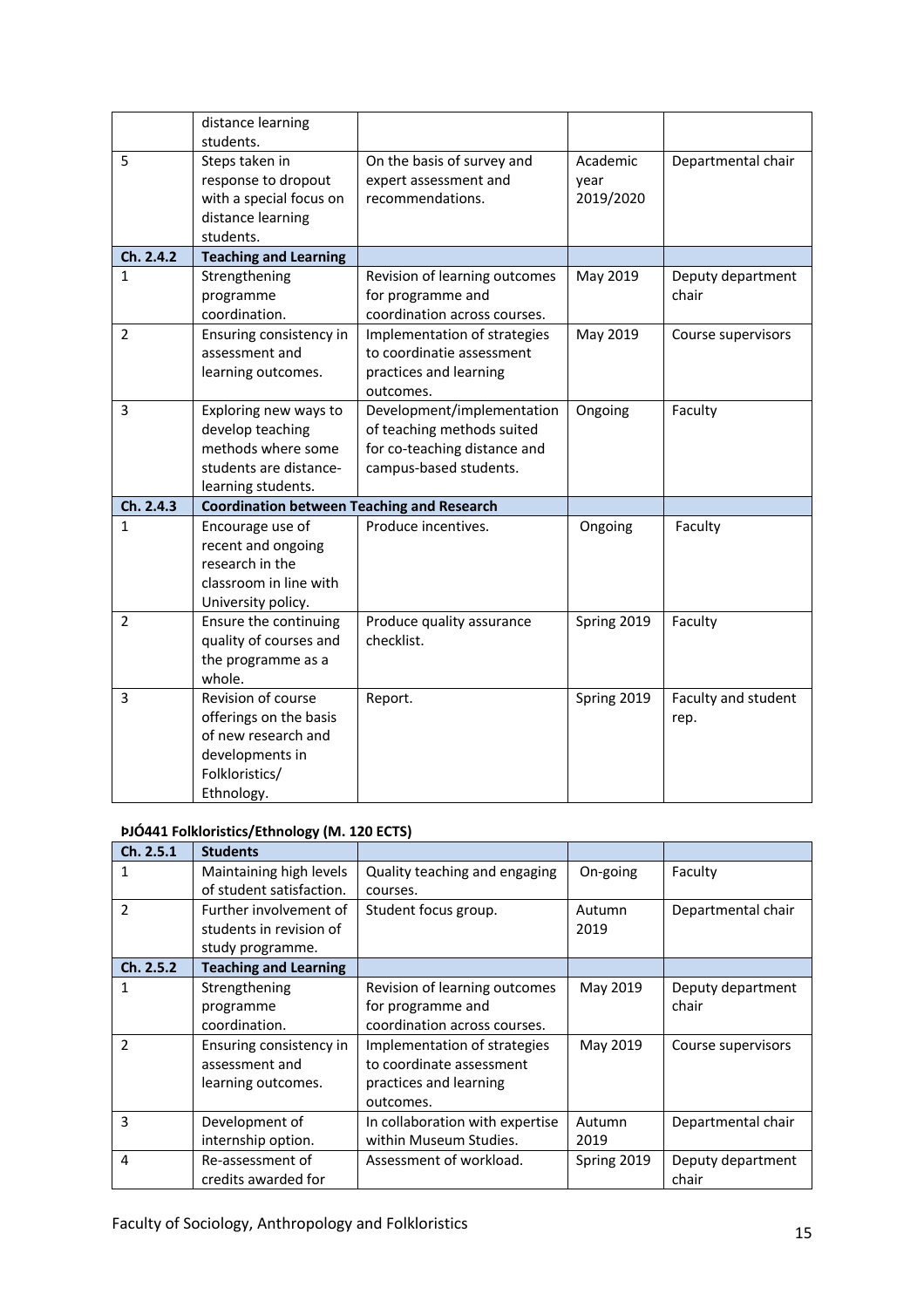|                | the thesis in Applied                             |                           |             |                     |
|----------------|---------------------------------------------------|---------------------------|-------------|---------------------|
|                | Folkloristics/Ethnology.                          |                           |             |                     |
| 5              | Study reasons why                                 | Survey, expert advise.    | Spring 2020 | Deputy department   |
|                | students take on                                  |                           |             | chair               |
|                | average more than                                 |                           |             |                     |
|                | two years to complete                             |                           |             |                     |
|                | degree.                                           |                           |             |                     |
| Ch. 2.5.3      | <b>Coordination between Teaching and Research</b> |                           |             |                     |
| 1              | Encourage use of                                  | Produce incentives.       | Ongoing     | Faculty             |
|                | recent and ongoing                                |                           |             |                     |
|                | research in the                                   |                           |             |                     |
|                | classroom in line with                            |                           |             |                     |
|                | University policy.                                |                           |             |                     |
| $\overline{2}$ | Entrust quality of                                | Produce quality assurance | Spring 2019 | Faculty             |
|                | courses and                                       | checklist.                |             |                     |
|                | programme.                                        |                           |             |                     |
| 3              | Revision of course                                | Report.                   | Spring 2019 | Faculty and student |
|                | offerings on the basis                            |                           |             | rep.                |
|                | of new research and                               |                           |             |                     |
|                | developments in                                   |                           |             |                     |
|                | Folklore/Ethnology.                               |                           |             |                     |

#### **ÞJÓ442 Old Nordic Religion (MA 120 ECTS)**

| Ch. 2.6.1    | <b>Students</b>                                                                                                                                                                                                                                                                         |                                                                                                                                                               |            |                                                      |
|--------------|-----------------------------------------------------------------------------------------------------------------------------------------------------------------------------------------------------------------------------------------------------------------------------------------|---------------------------------------------------------------------------------------------------------------------------------------------------------------|------------|------------------------------------------------------|
| $\mathbf{1}$ | As things are at<br>present (since the<br>future is uncertain: see<br>below), there are no<br>reasons to make any<br>changes. The main aim<br>is to maintain the high<br>levels of student<br>satisfaction and try to<br>ensure that students<br>complete within two<br>to three years. | Continue as at present, and<br>especially with regard<br>supervision meetings, and<br>seminars, as well as weekly<br>discussion classes in both<br>languages. | <b>Now</b> | Lecturer in charge of<br>Old Nordic Religion<br>line |
| Ch. 2.6.2    | <b>Teaching and Learning</b>                                                                                                                                                                                                                                                            |                                                                                                                                                               |            |                                                      |
| $\mathbf{1}$ | As things are at<br>present (since the<br>future is uncertain: see<br>below), there are no<br>reasons to make any<br>changes. The main aim<br>is to maintain the high<br>levels of student<br>satisfaction and try to<br>ensure that students<br>complete within two<br>to three years. | Continue as at present, and<br>especially with regard<br>supervision meetings, and<br>seminars.                                                               | <b>Now</b> | Lecturer in charge of<br>Old Nordic Religion<br>line |
| Ch. 2.6.3    | <b>Coordination between Teaching and Research</b>                                                                                                                                                                                                                                       |                                                                                                                                                               |            |                                                      |
| 1            | As things are at<br>present (since the<br>future is uncertain: see<br>below), there are no<br>reasons to make any<br>changes. The main aim                                                                                                                                              | Continue as at present, and<br>especially with regard<br>supervision meetings, and<br>seminars and updating of<br>class material and on-line<br>links.        | <b>Now</b> | Lecturer in charge of<br>Old Nordic Religion<br>line |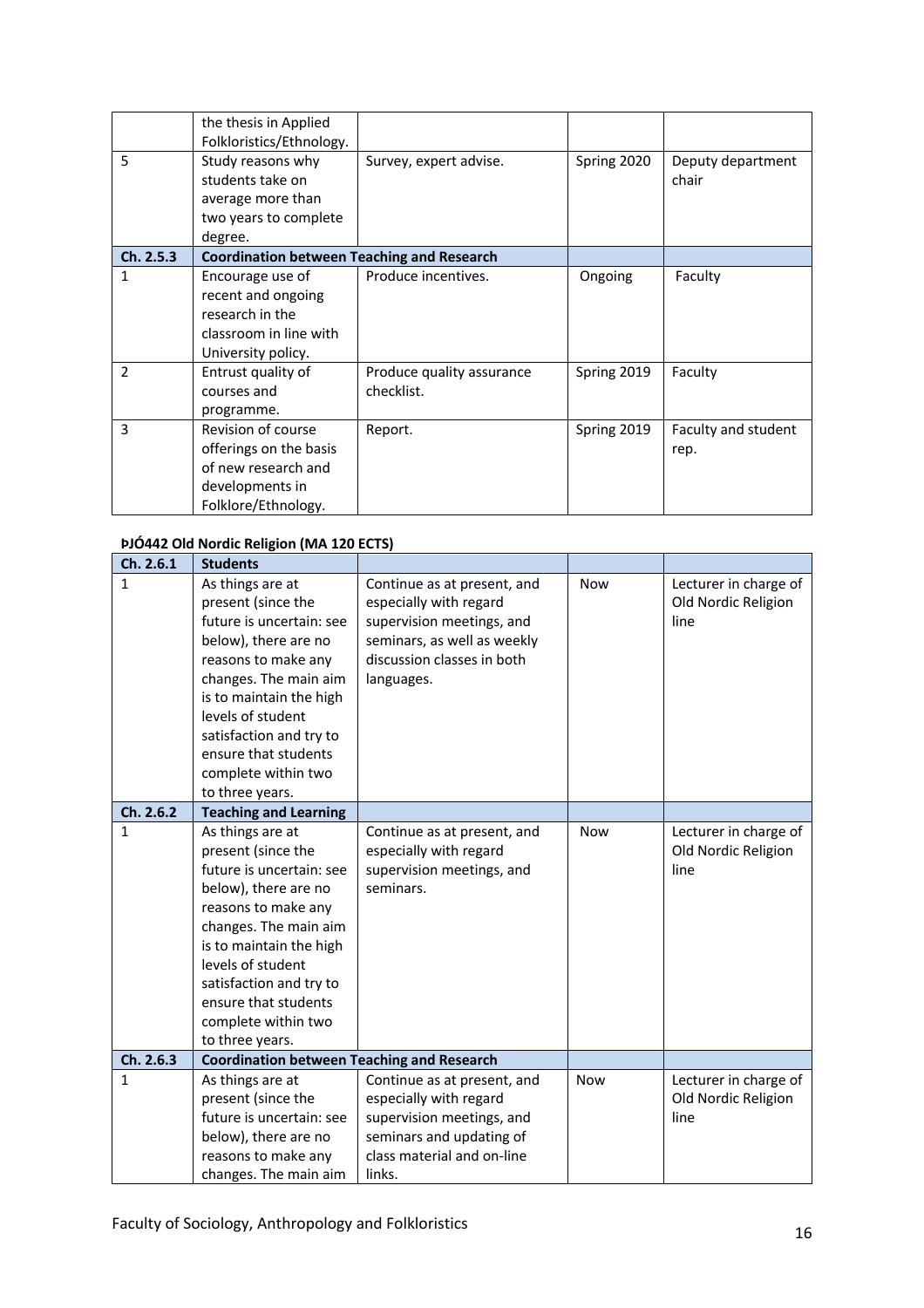| is to maintain the high |  |  |
|-------------------------|--|--|
| levels of student       |  |  |
| satisfaction and        |  |  |
| awareness of recent     |  |  |
| developments.           |  |  |

#### **SAF311 Museum Studies (Post.Grad.Dip. 30 ECTS) and SAF441 Museum Studies (MA 120 ECTS)**

| Ch. 2.7.1      | <b>Students</b>                                   |                              |             |                       |
|----------------|---------------------------------------------------|------------------------------|-------------|-----------------------|
| 1              | Strengthen the student                            | Dialogue between students    | Spring 2019 | Faculty and student   |
|                | association.                                      | and faculty.                 |             | rep                   |
| $\overline{2}$ | Examine reasons for                               | Survey.                      | Spring 2019 | Faculty               |
|                | dropout.                                          |                              |             |                       |
| 3              | Ways to diversify MA                              | Dialogue between faculty,    | Academic    | Faculty and student   |
|                | thesis options, f.ex.                             | students and museums.        | year 2019-  | rep                   |
|                | make them more                                    |                              | 2020        |                       |
|                | practice based.                                   |                              |             |                       |
| 4.             | Ways to recruit                                   | Dialogue between faculty,    | Academic    | Faculty, student rep. |
|                | students.                                         | students and admin.          | year 2019-  | and admin.            |
|                |                                                   |                              | 2010        |                       |
| Ch. 2.7.2      | <b>Teaching and Learning</b>                      |                              |             |                       |
| 1              | More course offerings                             | Faculty and admin.           | Academic    | Faculty and admin     |
|                | that are both practice                            |                              | year 2019-  |                       |
|                | based and founded on<br>faculty research.         |                              | 2020        |                       |
| $\overline{2}$ | Pros and cons of                                  | Survey.                      | Fall 2019   | Faculty               |
|                | distance learning in                              |                              |             |                       |
|                | general, field trips and                          |                              |             |                       |
|                | practice based                                    |                              |             |                       |
|                | learning.                                         |                              |             |                       |
| 3              | How to implement                                  | Survey and dialogue between  | Academic    | Faculty and museum    |
|                | better practice in the                            | faculty and museums.         | year 2019-  | directors and         |
|                | program. Views from                               |                              | 2010        | curators              |
|                | the field.                                        |                              |             |                       |
| 4              | How to strengthen                                 | Dialogue between faculty and | Academic    | Faculty and admin     |
|                | field trips from the UI                           | admin.                       | year 2019-  |                       |
|                | perspective (support                              |                              | 2020        |                       |
|                | mechanism).                                       |                              |             |                       |
| Ch. 2.7.3      | <b>Coordination between Teaching and Research</b> |                              |             |                       |
| 1              | Distance learning plan<br>for the next 5 years.   | Research and policy report.  | Spring 2020 | Faculty               |
| $\overline{2}$ | Checklist for quality                             | Quality checklist.           | Spring 2019 | Faculty               |
|                | assurance of courses                              |                              |             |                       |
|                | and program, with                                 |                              |             |                       |
|                | focus on distance                                 |                              |             |                       |
|                | learning platform.                                |                              |             |                       |
| 3              | Revision of course                                | Report.                      | Spring 2019 | Faculty and student   |
|                | offerings on the basis                            |                              |             | rep.                  |
|                | of museological                                   |                              |             |                       |
|                | research in the last 10                           |                              |             |                       |
|                | years.                                            |                              |             |                       |

#### **Department of Sociology**

#### **FÉL241/261 Sociology (B.A. 120/180 ECTS)**

| Ch. 2.8.1 | <b>Students</b>                                 |                              |         |                      |
|-----------|-------------------------------------------------|------------------------------|---------|----------------------|
|           | Strengthen the student   Student representative |                              | Ongoing | Faculty and          |
|           | association                                     | present at faculty meetings, |         | administrative staff |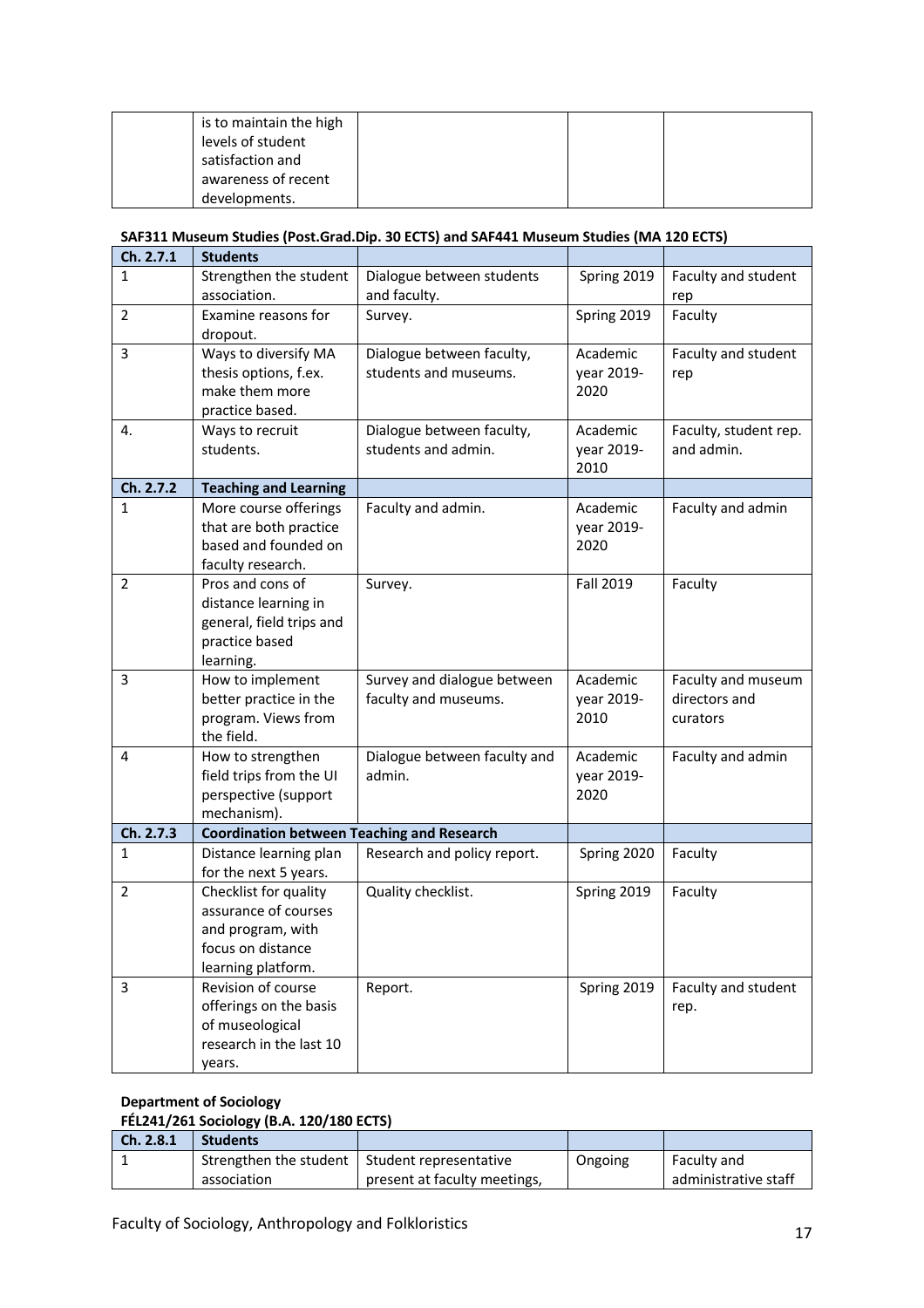|                |                                                                                                        | providing the students with<br>stronger voice.                                                                                                |                                       |                                              |
|----------------|--------------------------------------------------------------------------------------------------------|-----------------------------------------------------------------------------------------------------------------------------------------------|---------------------------------------|----------------------------------------------|
| $\overline{2}$ | Increase cooperation                                                                                   | Reception for new students,                                                                                                                   | Ongoing                               | Full-time faculty                            |
|                | with students                                                                                          | <b>BA</b> seminars                                                                                                                            |                                       | members                                      |
| 3              | Student recruitment                                                                                    | Current students active in the<br>promotion of the studies<br>(secondary schools, the<br>university promotion day).                           | Ongoing                               | Faculty and<br>administrative staff          |
| 4              | <b>Empowering students</b><br>within the discipline of<br>sociology                                    | Students encouraged to apply<br>for membership in the<br>Icelandic Sociological<br>Association when completing<br>their BA degree             | Ongoing                               | Faculty members                              |
| 5              | Hosting social events<br>with students                                                                 | Sociological cinema,<br>sociological pubquiz - also<br>seeking initiative from<br>students                                                    | Ongoing                               | Faculty members<br>and students              |
| 6              | The fate of students<br>after graduation                                                               | Gather data on recent<br>graduates                                                                                                            | In 2020 for<br>the class of<br>2019   | Faculty                                      |
| Ch. 2.8.2      | <b>Teaching and Learning</b>                                                                           |                                                                                                                                               |                                       |                                              |
| 1              | Revise courses in<br>methodology and<br>statistics                                                     | Committee work                                                                                                                                | Fall 2019                             | Committees                                   |
| $\overline{2}$ | Encourage students to<br>participate in annual<br>conference on social<br>sciences                     | Part of course evaluation                                                                                                                     | Ongoing                               | Teachers                                     |
| 3              | Fieldwork                                                                                              | Included in courses                                                                                                                           | Ongoing                               | Teachers                                     |
| 4              | Diverse methods of<br>teaching                                                                         | Provide students with courses<br>based on flipped learning.                                                                                   | Ongoing                               | Faculty                                      |
| 5              | Work harder against<br>plagiarism                                                                      | Use Turnitin in more class<br>assignments & review<br>teaching approach in the first<br>semester                                              | Ongoing                               | Head of Faculty &<br><b>Faculty meetings</b> |
| Ch. 2.8.3      | <b>Coordination between Teaching and Research</b>                                                      |                                                                                                                                               |                                       |                                              |
| 1              | Link theory and<br>research                                                                            | Make use of current research<br>of the faculty, in teaching.                                                                                  | Ongoing                               | Faculty                                      |
| $\overline{2}$ | Encourage and provide<br>students the<br>opportunity to work<br>with real data                         | In class assignments                                                                                                                          | Ongoing                               | Faculty                                      |
| 3.             | Increase research<br>experience of students                                                            | Provide students with<br>opportunities to assist in<br>faculty research                                                                       | Ongoing                               | Faculty                                      |
| 4              | Encourage and provide<br>students the<br>opportunity to present<br>research findings at<br>conferences | Create seminars for a group of<br>scholars and students - for the<br>Social Science Conference at<br>the Social Science Research<br>Institute | Ongoing (in<br>October<br>every year) | Faculty                                      |

## **FÉL311 Sociology (Post.Grad.Dip. 30 ECTS) and FÉL442 Sociology (M.A. 120 ECTS)**

| Ch. 2.9.1 | <b>Students</b>      |                             |         |                   |
|-----------|----------------------|-----------------------------|---------|-------------------|
|           | Increase cooperation | Reception for new students. | Ongoing | Full-time faculty |
|           | with students        |                             |         | members           |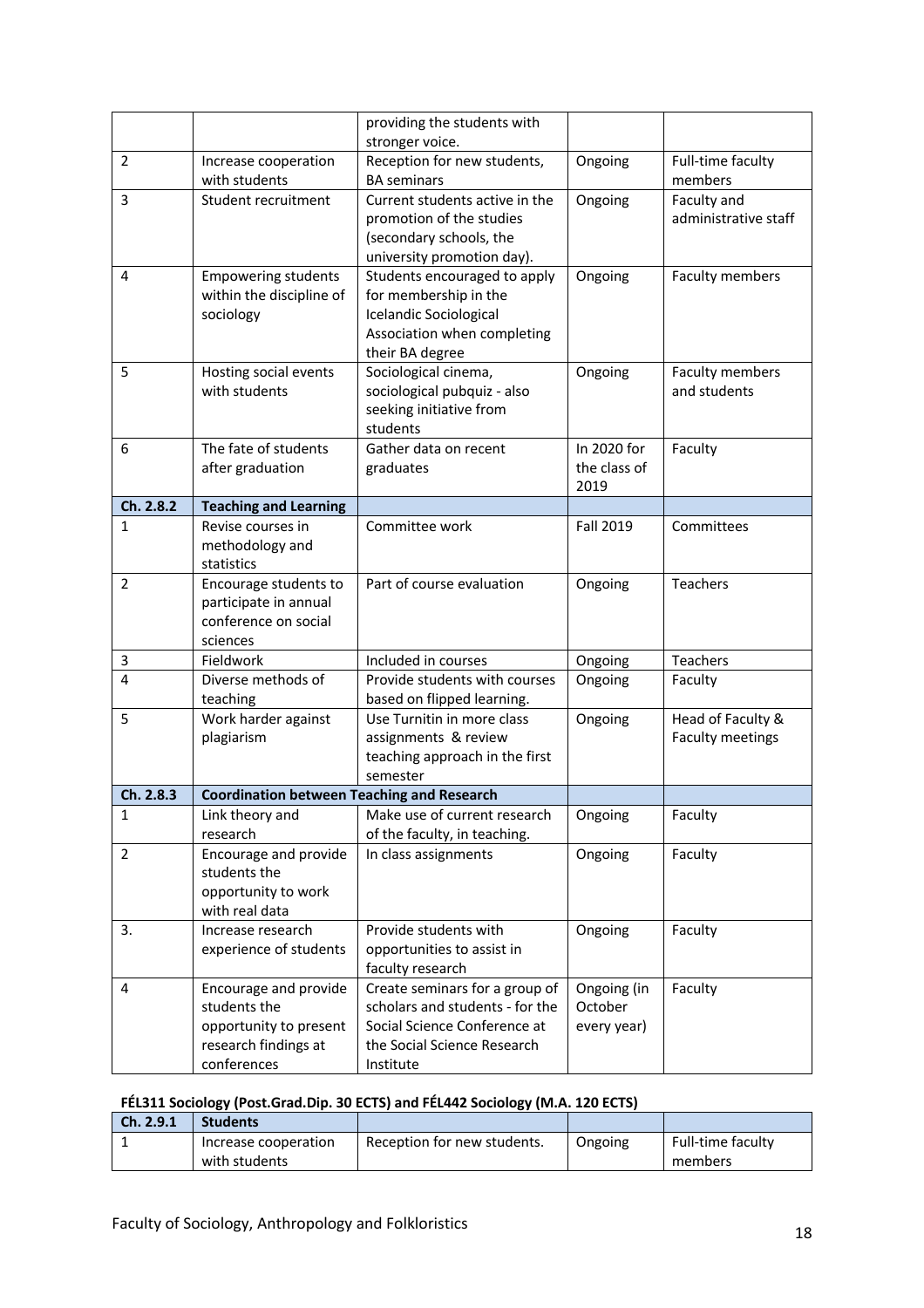| $\overline{2}$<br>3 | <b>Empowering students</b><br>within the discipline of<br>sociology<br>Hosting social events<br>with students                                                                                                                                                                     | Students encouraged to apply<br>for membership in the<br>Icelandic Sociological<br>Association when completing<br>their BA degree<br>Sociological cinema,<br>sociological pubquiz - also<br>seeking initiative from | Ongoing<br>Ongoing                    | Faculty members<br>Faculty members<br>and students |
|---------------------|-----------------------------------------------------------------------------------------------------------------------------------------------------------------------------------------------------------------------------------------------------------------------------------|---------------------------------------------------------------------------------------------------------------------------------------------------------------------------------------------------------------------|---------------------------------------|----------------------------------------------------|
| Ch. 2.9.2           |                                                                                                                                                                                                                                                                                   | students                                                                                                                                                                                                            |                                       |                                                    |
| $\mathbf{1}$        | <b>Teaching and Learning</b><br>Evaluate if the newly<br>restructured MA<br>programme in<br>Sociology is living up to<br>its standard set in the<br>academic year 2019-20                                                                                                         | Review students surveys.<br>Discuss critically in                                                                                                                                                                   | Spring '20<br>and Spring<br>'21       | Department<br>meeting                              |
| $\overline{2}$      | Continue to live up to<br>academic values                                                                                                                                                                                                                                         | Write up strategy (policy) of<br>the Faculty                                                                                                                                                                        | June 2019                             | Faculty meetings                                   |
| 3                   | Encourage students to<br>participate in annual<br>conference on social<br>sciences                                                                                                                                                                                                | Part of course evaluation                                                                                                                                                                                           | Ongoing                               | Teachers                                           |
| 4                   | Work harder against                                                                                                                                                                                                                                                               | Use Turnitin in more class                                                                                                                                                                                          | Ongoing                               | Head of Faculty,                                   |
| Ch. 2.9.3           | plagiarism<br><b>Coordination between Teaching and Research</b>                                                                                                                                                                                                                   | assignment                                                                                                                                                                                                          |                                       | Faculty meetings                                   |
| $\mathbf{1}$        | Link theory and                                                                                                                                                                                                                                                                   | Make use of current research                                                                                                                                                                                        | Ongoing                               | Faculty                                            |
|                     | research                                                                                                                                                                                                                                                                          | of the faculty, in teaching.                                                                                                                                                                                        |                                       |                                                    |
| $\overline{2}$      | Encourage and provide<br>students the<br>opportunity to work<br>with real data                                                                                                                                                                                                    | In class assignments                                                                                                                                                                                                | Ongoing                               | Faculty                                            |
| 3                   | Encourage and provide<br>students the<br>opportunity to present<br>research findings at<br>conferences                                                                                                                                                                            | Create seminars for a group of<br>scholars and students - for the<br>Social Science Conference at<br>the Social Science Research<br>Institute                                                                       | Ongoing (in<br>October<br>every year) | Faculty                                            |
| 4                   | Add contracts to<br>governmental<br>institutions on<br>collaboration on data<br>analysis and thesis on<br>data from bodies such<br>as The Metropolitan<br>Police, The Directorate<br>of Health, Directorate<br>of Labour and The<br>Icelandic<br>Confederation of<br>Labour (ASI) | Contact the institutes and ask<br>for negotiation for a contract                                                                                                                                                    | January<br>2020                       | Head of Faculty &<br>Head of department            |

#### **FÉL443 Methodology (M.A. 120 ECTS)**

| Ch. 2.10.1 | <b>Students</b>       |                                |         |                    |
|------------|-----------------------|--------------------------------|---------|--------------------|
|            | Add contracts to      | Contact the institutes and ask | January | Head of Faculty &  |
|            | governmental          | for negotiation                | 2020    | Head of department |
|            | institutions on       |                                |         |                    |
|            | collaboration on data |                                |         |                    |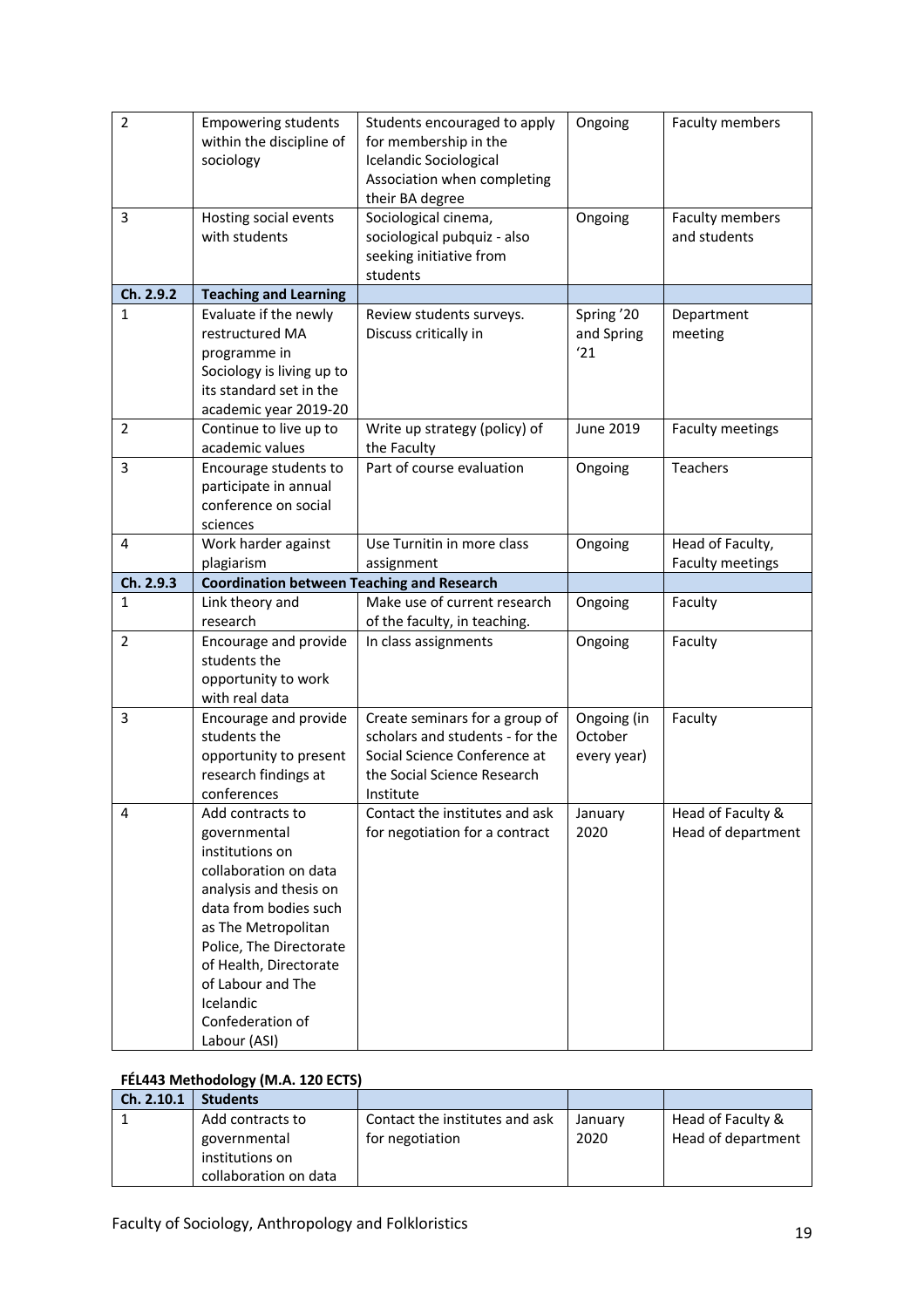|               | analysis and thesis on<br>data from bodies such<br>as the Metropolitan<br>Police, The Directorate<br>of Health, Directorate<br>of Labour and The<br><b>Icelandic</b><br>Confederation of<br>Labour (ASI) |                                                     |                          |                                         |
|---------------|----------------------------------------------------------------------------------------------------------------------------------------------------------------------------------------------------------|-----------------------------------------------------|--------------------------|-----------------------------------------|
| $\mathcal{P}$ | Evaluate how the<br>programme can<br>continue                                                                                                                                                            | Meetings with Head of School<br>& Marketing Manager | Academic<br>year '19-'20 | Head of Faculty &<br>Head of department |
| 3             | Increase cooperation<br>with students                                                                                                                                                                    | Reception for new students.                         | Ongoing                  | Full-time faculty<br>members            |

#### **Department of Career Counselling and Guidance NSR441 Career Counselling and Guidance (MA 120 ECTS)**

| Ch. 2.11.1   | <b>Students</b>                                                                                                                          |                                                                                                       |                                      |                                 |
|--------------|------------------------------------------------------------------------------------------------------------------------------------------|-------------------------------------------------------------------------------------------------------|--------------------------------------|---------------------------------|
| 1            | Create more flexible<br>learning paths (part<br>time studies)                                                                            | Revise structure of program                                                                           | <b>Started fall</b><br><b>Nov-22</b> | Study committee                 |
| 2.           | Increase individual<br>mentoring and<br>involvement of older<br>students                                                                 | Refine mentoring system                                                                               | Fall 19                              | Program<br>director/teachers    |
| 3            | Increase access with<br>blended learning and<br>use of ICT                                                                               | Seek support promised in new<br>Uol strategy                                                          | <b>Started fall</b><br>19            | Program director                |
| 4            | Continue career<br>development course in<br>cooperation with other<br>programs at<br>undergraduate level                                 | Develop course in close<br>cooperation with programs in<br>department                                 | Continues<br>fall 19                 | Adjunct and<br>program director |
| 5            | Offer BA courses in<br>cooperation with other<br>departments and<br>schools                                                              | Consult with department<br>programs, psychology and<br>school of education                            | 2022                                 | Program director                |
| Ch. 2.11.2   | <b>Teaching and Learning</b>                                                                                                             |                                                                                                       |                                      |                                 |
| $\mathbf{1}$ | Increased discussion<br>and more formal<br>cooperation with all<br>stakeholders in future<br>curricular and<br>structural<br>development | Create forum for cooperation,<br>apply for grant and invite<br>other programs                         | <b>Fall 2020</b>                     | Program director                |
| 2            | Support supervisors in<br>continuing education<br>(pay for courses taken<br>at Uol)                                                      | Consult with School of<br>Education that offers program<br>and request the waiver of fees<br>from Uol | Fall 19                              | Director of field<br>work       |
| 3            | <b>Experiment with forms</b><br>and delivery of<br>assignments using<br>latest ICT and<br>multimedia                                     | Seek consultation from<br>Nordic colleagues, TCL and<br>other teachers                                | Continues<br>fall 19                 | <b>Teachers</b>                 |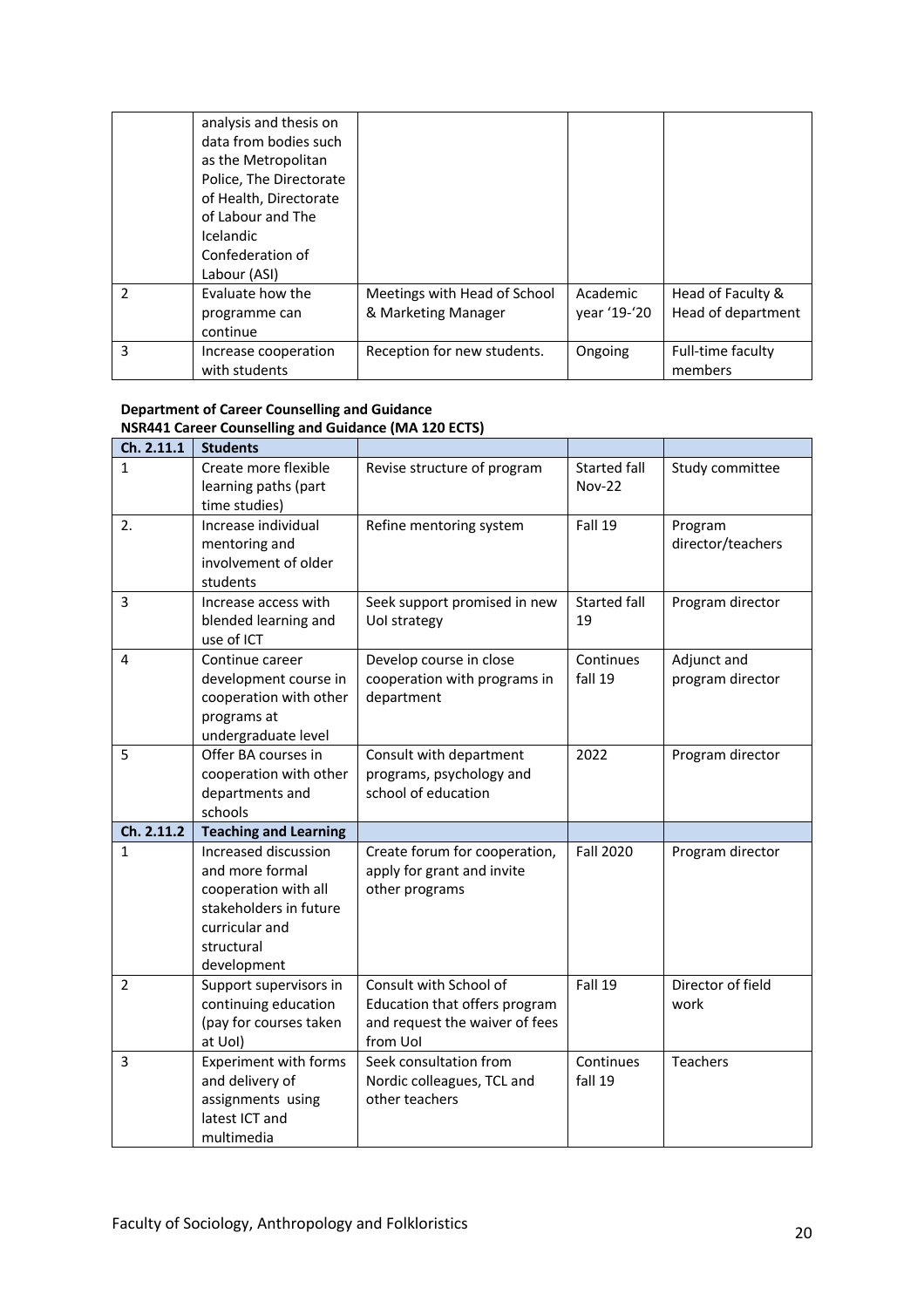| 4              | Increase alignment of<br>feedback and learning<br>outcomes                                                                            | Attend courses and seek<br>consultation form TTCL                  | Spring 20           | Program director          |
|----------------|---------------------------------------------------------------------------------------------------------------------------------------|--------------------------------------------------------------------|---------------------|---------------------------|
| 5              | Continuous use of<br>consultation offered at<br>the UoI and<br>international<br>competence<br>framework, plus ECTS<br>work load tools | Continue building into quality<br>procedures as before             | Continues<br>fall19 | Program director          |
| 6              | Seek external experts<br>to help strengthen<br>professional self-<br>reflection of students<br>through the program                    | Seek expertise and create<br>peer learning through NICE<br>network | Spring 20           | Director of field<br>work |
| Ch. 2.11.3     | <b>Coordination between Teaching and Research</b>                                                                                     |                                                                    |                     |                           |
| $\mathbf{1}$   | Recruit Ph.D. students                                                                                                                | Continue encouraging<br>potential professionals                    | continues           | All teachers              |
| $\overline{2}$ | Informal venues to<br>discuss knowledge<br>creation in the field                                                                      | Coffee meetings with<br>professional and students                  | Fall19              | Program director          |
| 3              | Increase the range of<br>research approaches<br>supported                                                                             | Ease access to larger variety<br>of methods courses                | 2022                | Study committee           |
| 4              | Increase involvement<br>of students in teachers<br>research                                                                           | Recruit through MA thesis                                          | Spring 19           | All teachers              |

#### **Department of Disability Studies**

#### **FFR311 Disability Studies (Post.Grad.Dip. 30 ECTS) and FFR431 Disability Studies (MA 120 ECTS)**

| Ch. 2.12.1     | <b>Students</b>              |                             |             |                       |
|----------------|------------------------------|-----------------------------|-------------|-----------------------|
| 1              | Continue to reach out        | Spread relevant information | Ongoing     | Faculty and students  |
|                | to prospective               | through various channels.   |             |                       |
|                | students through             |                             |             |                       |
|                | media and activities by      |                             |             |                       |
|                | the disability               |                             |             |                       |
|                | community,                   |                             |             |                       |
|                | professional                 |                             |             |                       |
|                | organizations and            |                             |             |                       |
|                | public institutions.         |                             |             |                       |
| $\overline{2}$ | Continue to offer            | Ensure that students get    | Ongoing     | Faculty               |
|                | students to participate      | information about important |             |                       |
|                | in lectures and              | events.                     |             |                       |
|                | seminars with                |                             |             |                       |
|                | academic and non-            |                             |             |                       |
|                | academic experts.            |                             |             |                       |
| Ch. 2.12.2     | <b>Teaching and Learning</b> |                             |             |                       |
| 1              | Examine the attitudes        | Through surveys or focus    | Spring 2019 | Faculty, sharing with |
|                | of distance students         | group interviews.           |             | technical supervisor  |
|                | regarding their              |                             |             |                       |
|                | educational needs and        |                             |             |                       |
|                | ideas for                    |                             |             |                       |
|                | improvements.                |                             |             |                       |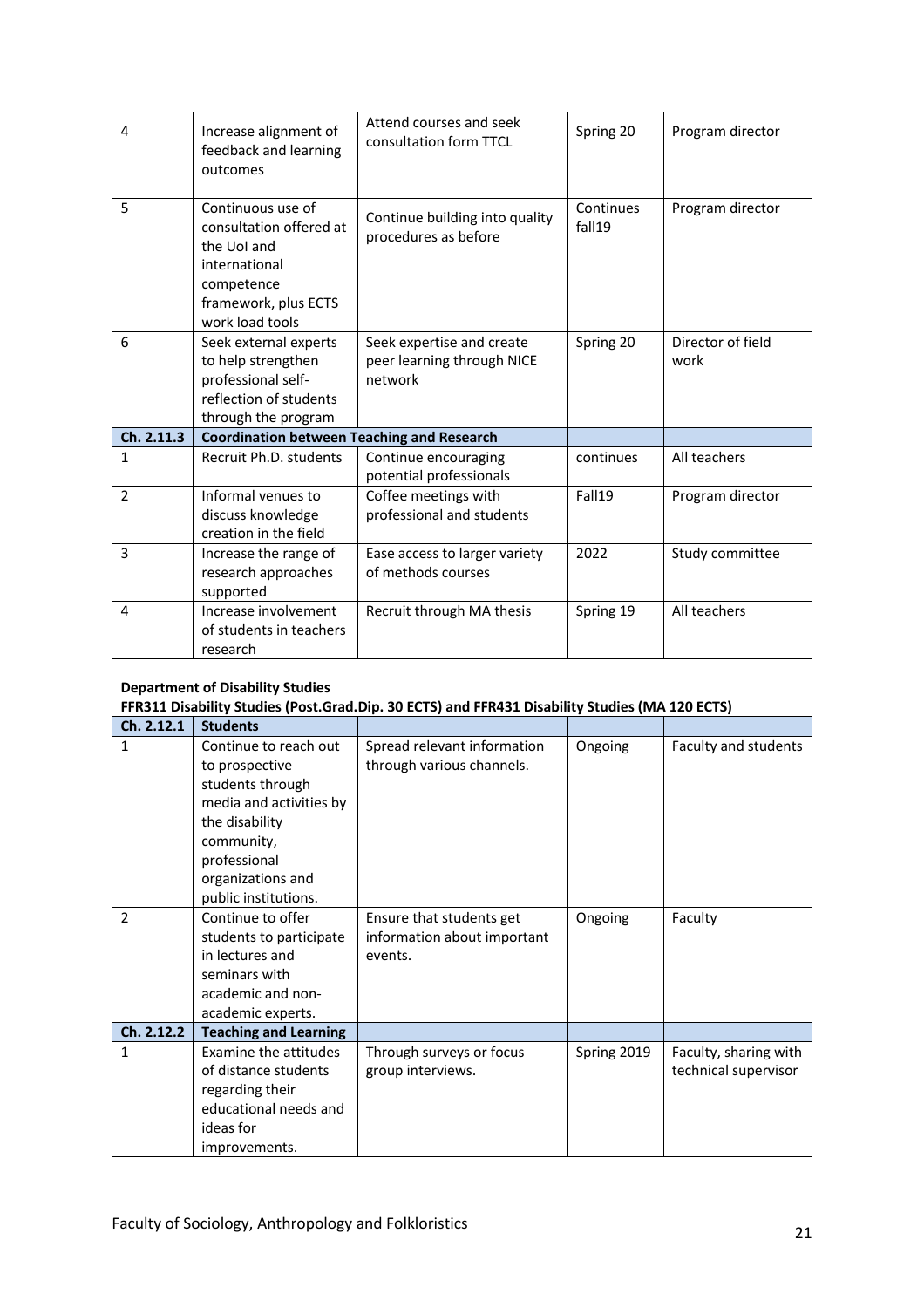| $\mathfrak{p}$ | Improve the<br>technology and<br>working procedures<br>regarding distance<br>learning.                                                   | Improve platform, shorten<br>response time to teacher's<br>requests and complaints.                                                                 | Spring 2019 | Technical supervisor                                            |
|----------------|------------------------------------------------------------------------------------------------------------------------------------------|-----------------------------------------------------------------------------------------------------------------------------------------------------|-------------|-----------------------------------------------------------------|
| 3              | Ensure that all<br>disability studies<br>classes and events are<br>held in accessible<br>classrooms.                                     | Educate administrative staff<br>about the importance of<br>accessible classrooms, make a<br>list over classrooms that are<br>considered accessible. | Spring 2019 | Faculty and<br>administrative staff                             |
| Ch. 2.12.3     | <b>Coordination between Teaching and Research</b>                                                                                        |                                                                                                                                                     |             |                                                                 |
| $\mathbf{1}$   | Continue to ensure the<br>strong ties between<br>research and<br>education.                                                              | Discuss relevant values and<br>practical aspects at faculty<br>meetings.                                                                            | Ongoing     | Faculty                                                         |
| $\mathcal{P}$  | Continue to ground<br>the education in<br>disabled people's<br>everyday lives through<br>collaboration with the<br>disability community. | Discuss relevant values and<br>practical aspects at faculty<br>meetings.                                                                            | Ongoing     | Faculty in<br>collaboration with<br>the disability<br>community |
| 3              | Continue to apply for<br>research grants to<br>ensure sustainability of<br>the educational<br>programmes.                                | Apply for grants on a national<br>and international level.                                                                                          | Ongoing     | Faculty in<br>collaboration with<br>partners in research        |

## **Department of Information Science**

#### **UPP311 Information Science (Post.Grad.Dip. 30 ECTS) and UPP441 Information Science (MA 120 ECTS)**

| Ch. 2.3.2 | <b>Teaching and Learning</b> |                      |             |                    |
|-----------|------------------------------|----------------------|-------------|--------------------|
|           | New teachers                 | Discussion.          | Immediately | Faculty/department |
|           | informed about               |                      |             |                    |
|           | learning outcomes.           |                      |             |                    |
|           | Examine the attitudes        | Survey / qualitative | 2019        | Faculty            |
|           | of distance students.        | interviews.          |             |                    |

#### **UPP442 Information Science (MIS 120 ECTS)**

| Ch. 2.14.2 | <b>Teaching and Learning</b> |                                |             |                    |
|------------|------------------------------|--------------------------------|-------------|--------------------|
|            | New teachers                 | Discussion.                    | Immediately | Faculty/department |
|            | informed about               |                                |             |                    |
|            | learning outcomes.           |                                |             |                    |
|            | Examine the attitudes        | Survey/qualitative interviews. | 2019        | Faculty            |
|            | of distance students.        |                                |             |                    |

#### **All Programmes at PhD level**

| Ch. 2.14      |                       |                             |                         |                    |
|---------------|-----------------------|-----------------------------|-------------------------|--------------------|
| 1             | Improve information   | Each department writes text | October 1 <sup>st</sup> | Department heads   |
|               | on PhD programmes     | to publish and send to the  | 2019                    | & head of faculty. |
|               | on webpages           | school's webmaster          |                         | School's webmaster |
| $\mathcal{P}$ | Mid-term evaluation   | Implement in updated rules. | Before the              | Head of faculty,   |
|               | formalized            | Follow up by the Science    | end of 2019             | head of science    |
|               |                       | committee                   |                         | committee and      |
|               |                       |                             |                         | project manager.   |
| 3             | Faculty strategy that |                             | End of 2019             | Faculty meetings,  |
|               | addresses the Ph.D.   |                             |                         | faculty forum and  |
|               | programmes            |                             |                         | head of Faculty    |